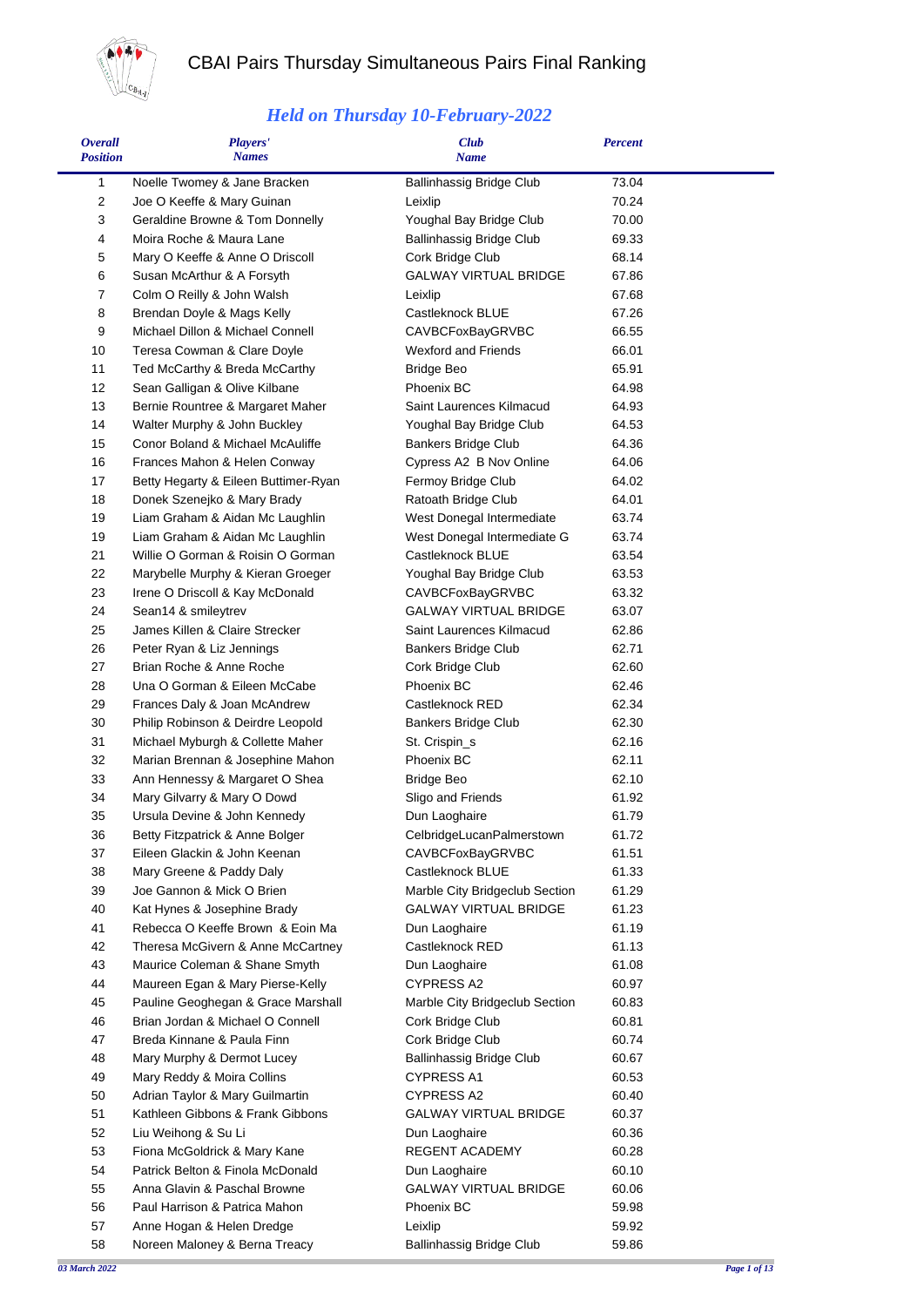| <b>Overall</b><br><b>Position</b> | <b>Players'</b><br><b>Names</b>                            | <b>Club</b><br><b>Name</b>          | <b>Percent</b> |  |
|-----------------------------------|------------------------------------------------------------|-------------------------------------|----------------|--|
| 59                                | Trudy Chambers & Bren41                                    | <b>GALWAY VIRTUAL BRIDGE</b>        | 59.80          |  |
| 60                                | Maura McTernan & Philomena O Con                           | Sligo and Friends                   | 59.80          |  |
| 61                                | Phil Phelan & Martha Langton                               | Marble City Bridgeclub Section      | 59.79          |  |
| 62                                | Joe Higgins & Dermot Cotter                                | <b>GALWAY VIRTUAL BRIDGE</b>        | 59.77          |  |
| 63                                | Kieran Connolly & Kathleen O Connor                        | Fermoy Bridge Club                  | 59.70          |  |
| 64                                | Patricia Martin & Mary Moylan                              | Castleknock RED                     | 59.68          |  |
| 65                                | Anne Lanigan & Kathleen Copeland                           | Ratoath Bridge Club                 | 59.65          |  |
| 66                                | Fiona Ward Tynan & Geraldine Walsh                         | Marble City Bridgeclub Section      | 59.59          |  |
| 67                                | James Wren & Alice Shortall                                | Malahide Regional                   | 59.57          |  |
| 68                                | Molly Ward & Kevin Dolan                                   | Sligo and Friends                   | 59.47          |  |
| 69                                | Cyril Boyd & Padraic Gallagher                             | <b>CYPRESS B Novice</b>             | 59.39          |  |
| 70                                | Helen Healy & Ann Burns                                    | Cypress Masters A1                  | 59.30          |  |
| 71                                | Peggy Holden & Margaret Breen                              | Waterford Bridge Centre             | 59.24          |  |
| 72                                | Helen Rohan & Carmel Shanley                               | Castleknock RED                     | 59.23          |  |
| 73                                | Domhnall Joyce & Patricia Kelly                            | CelbridgeLucanPalmerstown           | 59.22          |  |
| 74                                | Sheelah Kehoe & Marguerite Butler                          | Cypress A2 B Nov Online             | 59.06          |  |
| 75                                | Marcin Rudzinski & Michelle Moloney                        | <b>Bankers Bridge Club</b>          | 58.98          |  |
| 76                                | Freddie Langford & Angela Dunne                            | <b>GALWAY VIRTUAL BRIDGE</b>        | 58.97          |  |
| 77                                | Alice O Carroll & Pauline Daly                             | Ratoath Bridge Club                 | 58.94          |  |
| 78                                | Jimmy Gallagher & John McGinley                            | West Donegal Senior Game            | 58.89          |  |
| 79                                | Ann Marie Sheehan & Tom Sheehan                            | Saint Laurences Kilmacud            | 58.87          |  |
| 80                                | Ann Moore & Helena McIntyre                                | Castleknock RED                     | 58.79          |  |
| 81                                | Mary Whooley & Brendan Ruddy                               | REGENT ACADEMY                      | 58.69          |  |
| 82                                | Cepta Healy & Mary timoney                                 | Ratoath Bridge Club                 | 58.65          |  |
| 83                                | Annette Callaghan & Maria Ginnity                          | Saint Laurences Kilmacud            | 58.61          |  |
| 84                                | Madge Walsh & David Jones                                  | West Donegal Senior Game            | 58.60          |  |
| 85                                | Joan McDonald & Sean Kelly                                 | Cypress A2 B Nov Online             | 58.60          |  |
| 86                                | Deirdre Sweeney & Anne Butler                              | Leixlip                             | 58.59          |  |
| 87                                | Peter Markham & Betsy Carvill                              | St. Crispin_s                       | 58.58          |  |
| 88                                | Beatriz Brain & Anne Kavanagh                              | Malahide Regional                   | 58.56          |  |
| 89                                | Angela Schofield & Liam Hyde                               | Youghal Bay Bridge Club             | 58.55          |  |
| 90                                | Moira O Sullivan & Lucia Murphy                            | Ballinhassig Bridge Club            | 58.54          |  |
| 91                                | Liam Holohan & Brigid Holohan                              | Marble City Bridgeclub Section      | 58.54          |  |
| 92                                | Mary McLoughlin & Claire Shannon                           | Castleknock RED                     | 58.48          |  |
| 93                                | Marian Baker & Nora O Driscoll                             | Fermoy Bridge Club                  | 58.41          |  |
| 94                                | Marie Ryan O Brien & Anna Sherry                           | Saint Laurences Kilmacud            | 58.34          |  |
| 95                                | &                                                          | <b>Bridge Beo</b>                   | 58.26          |  |
| 96                                | Paul Bryan & Annette Bryan                                 | Cypress A2 B Nov Online             | 58.23          |  |
| 97                                | Mary Duffy & Jim O Sullivan                                | West Donegal Senior Game            | 58.16          |  |
| 98                                | Elaine Doyle & Michael O Mahony                            | <b>GALWAY VIRTUAL BRIDGE</b>        | 58.08          |  |
| 99                                | Pat Finnerty & Frank Kelly                                 | Phoenix BC                          | 58.05          |  |
| 100<br>101                        | Alice Farrelly & Andrew Smith                              | Malahide Regional<br>REGENT ACADEMY | 58.05<br>57.94 |  |
| 102                               | Peter Connor & Mary Ryder<br>Oonagh Leonard & Teresa Garry | Saint Laurences Kilmacud            | 57.93          |  |
| 103                               | Mary Mulvany & Breda Mulvany                               | Castleknock RED                     | 57.92          |  |
| 104                               | Bert McKay & Marian McKay                                  | Leixlip                             | 57.86          |  |
| 105                               | Marie Byrne & Aine Costelloe                               | REGENT ACADEMY                      | 57.86          |  |
| 106                               | Paul Cantwell & Valerie Cantwell                           | Ratoath Bridge Club                 | 57.76          |  |
| 107                               | Mary Roche & John Macnamara                                | Castleknock BLUE                    | 57.74          |  |
| 108                               | Phil Kinsella & Margaret Kirwan                            | Sligo and Friends                   | 57.73          |  |
| 109                               | Frankie McGreevy & Bridie Redahan                          | <b>Tribes Bridge Club</b>           | 57.68          |  |
| 110                               | Elizabeth Will & Vivienne Jupp                             | REGENT ACADEMY                      | 57.62          |  |
| 111                               | Jacinta Maxwell & David Little                             | Dun Laoghaire                       | 57.59          |  |
| 112                               | Pat O Sullivan & Kathleen Kennedy                          | Sligo and Friends                   | 57.54          |  |
| 113                               | Aileen James & Mary McNamara                               | Malahide Regional                   | 57.47          |  |
| 114                               | Paddy Byrne & Catherine Henchion                           | Fermoy Bridge Club                  | 57.47          |  |
| 115                               | Bryan Ryan & Joe Farrell                                   | REGENT ACADEMY                      | 57.41          |  |
| 116                               | Mary Marrinan & Helen Dawson                               | <b>CYPRESS A1</b>                   | 57.37          |  |
| 117                               | Nora McGrath & Nell McManus                                | <b>Bridge Beo</b>                   | 57.37          |  |
| 118                               | John Muldowney & Pauline Duddy                             | Malahide Regional                   | 57.34          |  |
| 119                               | Eva Giblin & Nancy Keevans                                 | Sligo and Friends                   | 57.33          |  |
| 120                               | Mary Malone & Alice O Shaughnessy                          | <b>Bridge Beo</b>                   | 57.32          |  |
| 121                               | Claire Russell & Paula Brady                               | Malahide Regional                   | 57.32          |  |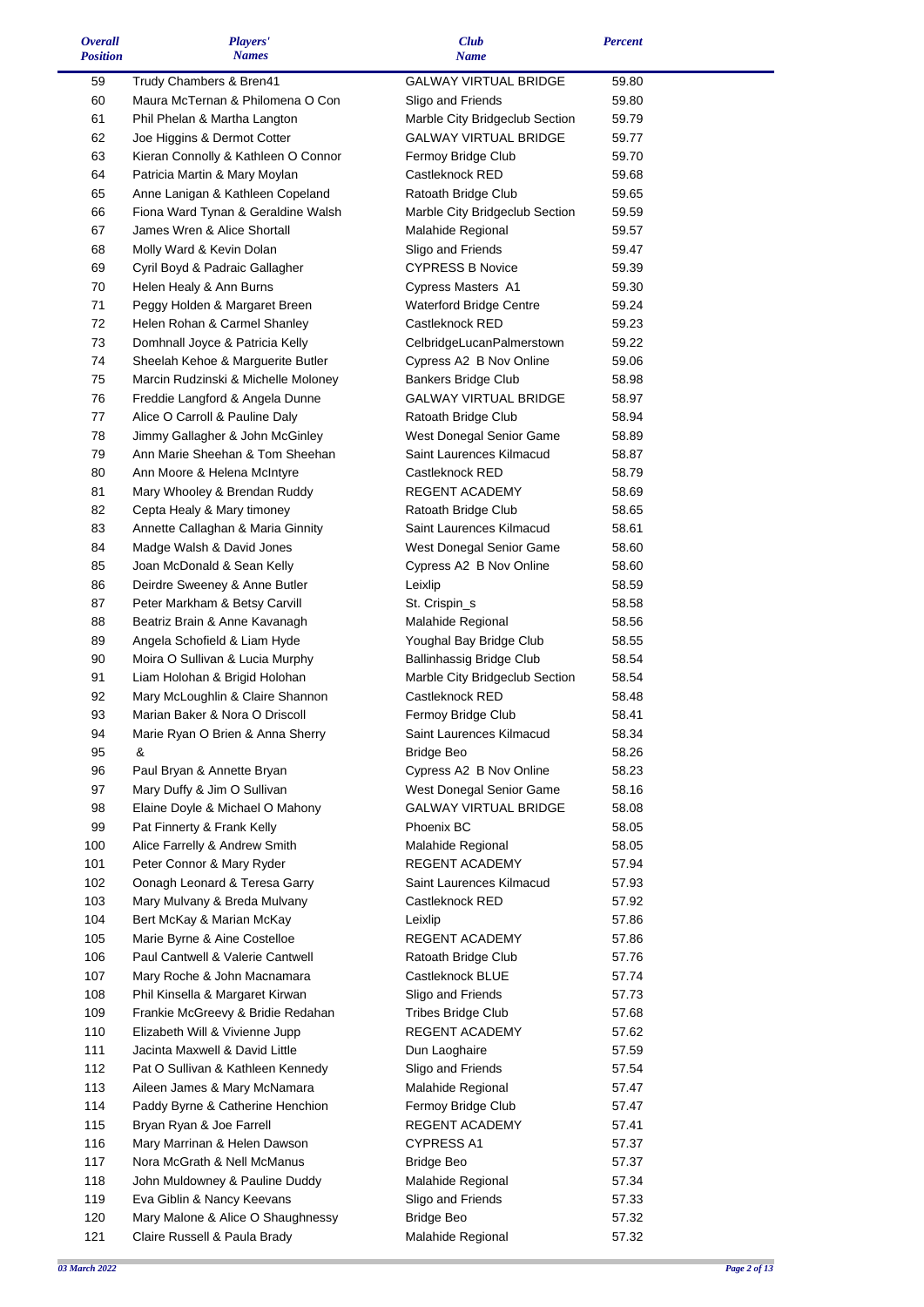| <b>Overall</b>  | Players'                             | <b>Club</b>                    | <b>Percent</b> |  |
|-----------------|--------------------------------------|--------------------------------|----------------|--|
| <b>Position</b> | <b>Names</b>                         | <b>Name</b>                    |                |  |
| 122             | Marie O Connell & Una Anderson Rya   | Bridge Beo                     | 57.31          |  |
| 123             | Anne Carroll & Marguerita Cox        | CAVBCFoxBayGRVBC               | 57.31          |  |
| 124             | Terry Coleman & Gerry O Neill        | Leixlip                        | 57.14          |  |
| 125             | Mary O Sullivan & Maura Enright      | <b>Bridge Beo</b>              | 57.12          |  |
| 126             | Ita Flynn & Mary Gannon              | Sligo and Friends              | 57.12          |  |
| 127             | Elaine O Kelly & Deirdre Lohan       | <b>CYPRESS Masters</b>         | 57.09          |  |
| 128             | Anne Cavanagh & Joe Dempsey          | St. Crispin_s                  | 57.06          |  |
| 129             | Nuala Hyland & Angela O Connor       | REGENT ACADEMY                 | 56.99          |  |
| 130             | Kathleen O Connell & Mairead Watter  | <b>Tribes Bridge Club</b>      | 56.98          |  |
| 131             | Michael McInerney & Joe Walsh        | <b>Bankers Bridge Club</b>     | 56.95          |  |
| 132             | John Treanor & Michael O Keeffe      | CAVBCFoxBayGRVBC               | 56.94          |  |
| 133             | Sharon Kennedy & Charles Kennedy     | <b>CYPRESS A1</b>              | 56.93          |  |
| 134             | Oliver Reilly & Ted Long             | Fermoy Bridge Club             | 56.83          |  |
| 135             | Celine Smith & Kerri O Connor        | <b>Wexford and Friends</b>     | 56.78          |  |
| 136             | Marie James & Pat Egan               | Bankers Bridge Club            | 56.75          |  |
| 137             | Marie Harte & Raymond Hearty         | Sligo and Friends              | 56.65          |  |
| 138             | Lillian Houlihan & Rosemary Sexton   | Cork Bridge Club               | 56.55          |  |
| 139             | Aideen Costigan & Paul Costigan      | <b>Wexford and Friends</b>     | 56.49          |  |
| 140             | Ray Victory & Anne Sommerville       | REGENT ACADEMY                 | 56.47          |  |
| 141             | Alf Davis & Martin Delaney           | Cork Bridge Club               | 56.46          |  |
| 142             | Mary Lindopp & Grainne Dunne         | Bankers Bridge Club            | 56.39          |  |
| 143             | Jo Doyle & Yvonne McLoughlin         | <b>CYPRESS A2</b>              | 56.36          |  |
| 144             | Tor Torma & Liz Hoctor               | REGENT ACADEMY                 | 56.33          |  |
| 145             | Maire O Keeffe & John O Keeffe       | CelbridgeLucanPalmerstown      | 56.29          |  |
| 146             | Cass O Donnell & Daniel O Donnell    | West Donegal Senior Game       | 56.29          |  |
| 147             | Margaret Smyth & Bernie Kearney      | <b>Wexford and Friends</b>     | 56.24          |  |
| 148             | Gerry McKenna & Seamus Boyle         | <b>CYPRESS Masters</b>         | 56.16          |  |
| 149             | Mary Lyons & Margaret Dowd           | Sligo and Friends              | 56.11          |  |
| 150             | Una Carthy & Pauric Burke            | West Donegal Senior Game       | 56.10          |  |
| 151             | Claire O Sullivan & Ann Marie Horgan | Cork Bridge Club               | 56.05          |  |
| 152             | Freda McKittrick & Conor Cagney      | <b>Bridge Beo</b>              | 56.04          |  |
| 153             | Gerry Byrne & Brid Whelan            | CelbridgeLucanPalmerstown      | 55.99          |  |
| 154             | Norma Murphy & Mary Wilson           | Malahide Regional              | 55.96          |  |
| 155             | Marie Ward & Des Ward                | CelbridgeLucanPalmerstown      | 55.95          |  |
| 156             | Breege Fleming & Mairead McDaid      | West Donegal Intermediate G    | 55.93          |  |
| 156             | Breege Fleming & Mairead McDaid      | West Donegal Intermediate      | 55.93          |  |
| 158             | Tom O Neill & Joe Gleeson            | Cypress Masters A1             | 55.89          |  |
| 159             | Dorothy Nolan & Valerie Hand         | Dun Laoghaire                  | 55.89          |  |
| 160             | David Gadd & Angela Corrigan         | CelbridgeLucanPalmerstown      | 55.88          |  |
| 161             | Phil Sweeney & Carol Horan           | REGENT ACADEMY                 | 55.88          |  |
| 162             | Tony Hughes & Rita Lacey             | Leixlip                        | 55.87          |  |
| 163             | Rosina Berwick & Phyllis Carew       | Sligo and Friends              | 55.79          |  |
| 164             | Briain Healy & Ethna Healy           | Cypress Masters A1             | 55.73          |  |
| 165             | Mary Hurley & Anne K McCarthy        | Ballinhassig Bridge Club       | 55.68          |  |
| 166             | Myles Fitzgerald & Ann O Kelly       | CelbridgeLucanPalmerstown      | 55.68          |  |
| 167             | Brigette O Brien & Rosemary McKenn   | <b>CYPRESS A2</b>              | 55.67          |  |
| 168             | Margaret Mullins & Mary Lawlor       | Marble City Bridgeclub Section | 55.65          |  |
| 169             | Kevin McKevitt & Angela O Neill      | Leixlip                        | 55.64          |  |
| 170             | Colette Allen & Deirdre Reid         | <b>Bankers Bridge Club</b>     | 55.60          |  |
| 171             | Collette Weston & Nora Farrell       | <b>CYPRESS A1</b>              | 55.59          |  |
| 172             | Kate Hogan & Una Cunningham          | Sligo and Friends              | 55.57          |  |
| 173             | Mary-P O Connor & Mary-N O Connor    | Fermoy Bridge Club             | 55.57          |  |
| 174             | Tomnotrump & aebr                    | <b>GALWAY VIRTUAL BRIDGE</b>   | 55.53          |  |
| 175             | Mary Lonergan & Bridie O Reilly      | <b>Tribes Bridge Club</b>      | 55.48          |  |
| 176             | mrsplaza & Lee Collier               | <b>GALWAY VIRTUAL BRIDGE</b>   | 55.45          |  |
| 177             | May Sheridan & Fiachra O Mordha      | Phoenix BC                     | 55.44          |  |
| 178             | Barbara Miller & Teresa Fox          | Ratoath Bridge Club            | 55.40          |  |
| 179             | Pauline McCarthy & Paul McCarthy     | REGENT ACADEMY                 | 55.31          |  |
| 180             | Maeve O Reilly & Mary Kearney        | Cypress Masters A1             | 55.30          |  |
| 181             | Emily Rogers & Rona Booth            | CAVBCFoxBayGRVBC               | 55.28          |  |
| 182             | amelgan & CABRIUN                    | Cork Bridge Club               | 55.27          |  |
| 183             | Margaret Lowe & Margaret Hayes       | <b>Bridge Beo</b>              | 55.26          |  |
| 184             | Mary Boyd & Angela O Rourke          | <b>CYPRESS A2</b>              | 55.23          |  |
|                 |                                      |                                |                |  |

 $\blacksquare$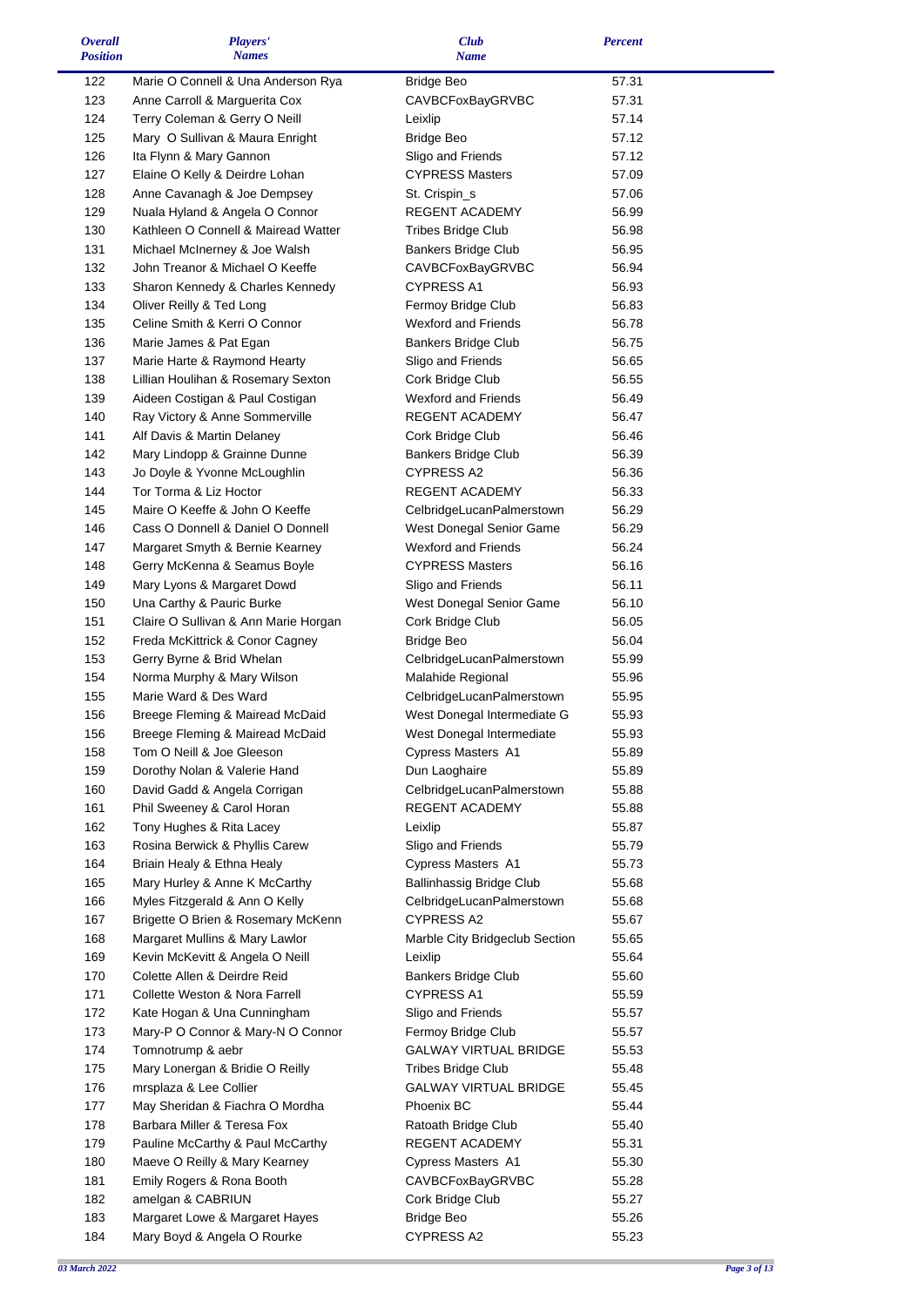| <b>Overall</b><br><b>Position</b> | Players'<br><b>Names</b>                                 | <b>Club</b><br><b>Name</b>                        | <b>Percent</b> |  |
|-----------------------------------|----------------------------------------------------------|---------------------------------------------------|----------------|--|
| 185                               | Assey & marydunne                                        | Ratoath Bridge Club                               | 55.21          |  |
| 186                               | Ailbhe Mealy & Esther Stewart                            | <b>CYPRESS Masters</b>                            | 55.21          |  |
| 187                               | Noreen Bergin & Mary T Murphy                            | Marble City Bridgeclub Section                    | 55.16          |  |
| 188                               | Mary Lumbroso & Jacques Lumbroso                         | Sligo and Friends                                 | 55.03          |  |
| 189                               | Mary Moloney & Kathleen Cambell                          | <b>Bridge Beo</b>                                 | 55.03          |  |
| 189                               | Tony Smyth & Noreen Smyth                                | Castleknock BLUE                                  | 55.03          |  |
| 191                               | Emer Wallace & Mary Quinlan                              | Ratoath Bridge Club                               | 55.03          |  |
| 192                               | Connell McLoone & Margaret Farren                        | West Donegal Senior Game                          | 55.00          |  |
| 193                               | Marie Beaney & Seamus Boyle                              | West Donegal Senior Game                          | 54.93          |  |
| 194                               | Niamh Friel & Marie O Riordan                            | Dun Laoghaire                                     | 54.86          |  |
| 195                               | Imelda Kavanagh & Marie M. Doyle                         | Saint Laurences Kilmacud                          | 54.82          |  |
| 196                               | Deirdre McGloughlin & Margaret J Ca                      | <b>CYPRESS B Novice</b>                           | 54.81          |  |
| 197                               | Anne Russell & Noeleen Meagher                           | Cypress A2 B Nov Online                           | 54.81          |  |
| 198                               | Deirdre O Halloran & Orla McEntee                        | <b>Tribes Bridge Club</b>                         | 54.79          |  |
| 199                               | Ber McNamara & Anne Lalor                                | Cypress A2 B Nov Online                           | 54.78          |  |
| 200                               | Michael O Donnell & Monica O Lough                       | <b>Bridge Beo</b>                                 | 54.77          |  |
| 201                               | Mary Delaney & Marie O Mara                              | Phoenix BC                                        | 54.76          |  |
| 202                               | Roger Costelloe & Louis Farrell                          | Cypress Masters A1                                | 54.71          |  |
| 203                               | Geraldine Mason & Kathleen O Keefe                       | Fermoy Bridge Club                                | 54.67          |  |
| 204                               | Ruth Maher & Mary Burke                                  | <b>REGENT ACADEMY</b>                             | 54.66          |  |
| 205                               | Christine Heath & Tim Furlong                            | Dun Laoghaire                                     | 54.63          |  |
| 206<br>207                        | Eileen McGowan & Maeve Digan                             | Ratoath Bridge Club<br><b>Wexford and Friends</b> | 54.61          |  |
| 208                               | Eileen Mullally & Imelda Murphy<br>donal12 & Kay Cussen  | <b>Bridge Beo</b>                                 | 54.59<br>54.58 |  |
| 209                               | Noirin Casey & Catherine Carroll                         | Castleknock RED                                   | 54.57          |  |
| 210                               | Martin Rafferty & Margaret O Brien                       | <b>CYPRESS A1</b>                                 | 54.57          |  |
| 211                               | Clare O Donoghue & Sharon McDerm                         | <b>Bankers Bridge Club</b>                        | 54.50          |  |
| 212                               | Valerie Durney & Nuala McGlade                           | Sligo and Friends                                 | 54.49          |  |
| 213                               | Heather Ridgeway & Anne Crombie                          | Phoenix BC                                        | 54.48          |  |
| 214                               | Eugene Gath & James Ward                                 | <b>GALWAY VIRTUAL BRIDGE</b>                      | 54.47          |  |
| 215                               | Liam Gaynor & David Redmond                              | CelbridgeLucanPalmerstown                         | 54.46          |  |
| 216                               | Brian Keane & Mary Walsh                                 | Marble City Bridgeclub Section                    | 54.46          |  |
| 217                               | Tom Wright & Dennis Buckley                              | Phoenix BC                                        | 54.40          |  |
| 218                               | Anne Cronin & John Whelehan                              | Youghal Bay Bridge Club                           | 54.38          |  |
| 219                               | Joe Moran & Brenda Moran                                 | <b>CYPRESS Masters</b>                            | 54.37          |  |
| 220                               | Nuala Tighe & Danielle McEvoy                            | Dun Laoghaire                                     | 54.34          |  |
| 221                               | May O Sullivan & Colette Mulhern                         | <b>Tribes Bridge Club</b>                         | 54.33          |  |
| 222                               | Geraldine Maher & Geraldine Murphy                       | Castleknock BLUE                                  | 54.31          |  |
| 223                               | Valerie von Hof & Marjorie Hegarty                       | Sligo and Friends                                 | 54.22          |  |
| 224                               | Eileen McLoughlin & Anthony McLoug                       | CYPRESS A2                                        | 54.15          |  |
| 225                               | Mags Smith & Ann Cafferky                                | St. Crispin_s                                     | 54.14          |  |
| 226                               | Angela Linehan & Brede O Connor                          | Cypress Masters A1                                | 54.14          |  |
| 226                               | Marie Dalton & Mary Higgins                              | <b>Bridge Beo</b>                                 | 54.14          |  |
| 228                               | Patricia Kenny & Margaret Farrell                        | Leixlip                                           | 54.11          |  |
| 229                               | Eileen Maguire & Teri Farrell                            | REGENT ACADEMY                                    | 54.07          |  |
| 230                               | Geraldine Rafferty & Elizabeth Dowlin                    | Saint Laurences Kilmacud                          | 54.04          |  |
| 231                               | Aine Condon & Joyce Deering                              | Leixlip                                           | 54.03          |  |
| 232                               | Mary Morrissey & Dolores O Neill                         | <b>CYPRESS Masters</b>                            | 54.00          |  |
| 233                               | Una Flynn & Joan Donnellan                               | Phoenix BC                                        | 53.99          |  |
| 234                               | Joan Hayes & Mary Cosgrove                               | <b>Wexford and Friends</b>                        | 53.99          |  |
| 235<br>236                        | Pat MacMahon & Pat Ryan<br>Phil Harnett & Adrian Meagher | Cypress Masters A1<br>Dun Laoghaire               | 53.98<br>53.98 |  |
| 237                               | Catherine Moyles & Breda Dolan                           | CAVBCFoxBayGRVBC                                  | 53.90          |  |
| 238                               | Pat McGillion & Tony Diviney                             | Cypress Masters A1                                | 53.85          |  |
| 239                               | Nuala Lynch & Elaine Caulfield                           | Malahide Regional                                 | 53.85          |  |
| 240                               | Ann Byrne & Marion Hayes                                 | Ballinhassig Bridge Club                          | 53.82          |  |
| 241                               | Monica Morgan & Tom McEnery                              | <b>Bridge Beo</b>                                 | 53.80          |  |
| 242                               | Fiona MacCarthy & Karen Barry                            | Cork Bridge Club                                  | 53.78          |  |
| 243                               | Emer Roberts & peterrabb                                 | GALWAY VIRTUAL BRIDGE                             | 53.76          |  |
| 244                               | Josephine Dunleavy & Margaret John                       | West Donegal Intermediate                         | 53.76          |  |
| 244                               | Josephine Dunleavy & Margaret John                       | West Donegal Intermediate G                       | 53.76          |  |
| 246                               | Peter Wachman & Noel Minogue                             | <b>Bankers Bridge Club</b>                        | 53.72          |  |
| 247                               | Noel Leonard & Anita Griffith                            | Cork Bridge Club                                  | 53.67          |  |

 $\blacksquare$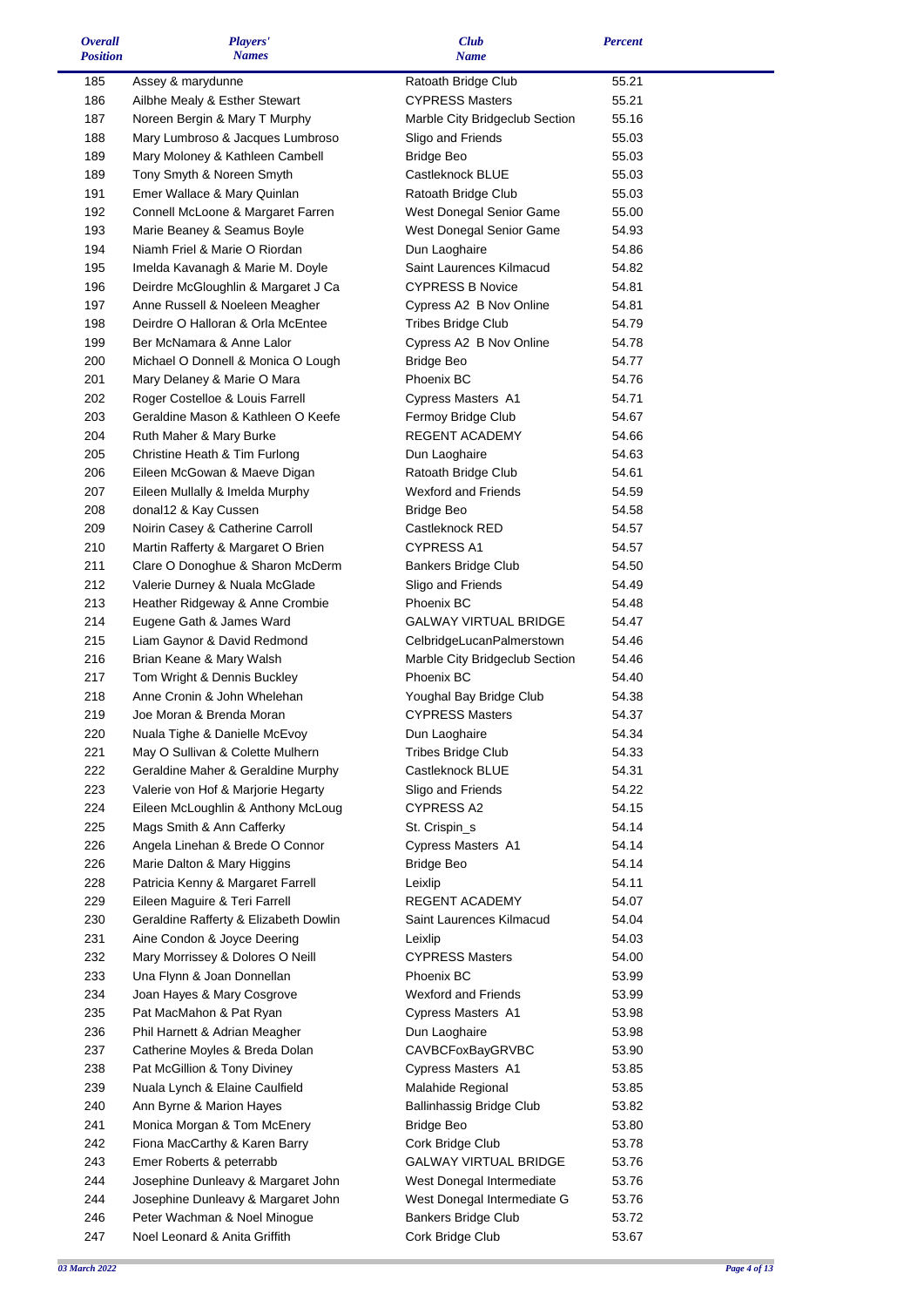| <i><b>Overall</b></i><br><b>Position</b> | Players'<br><b>Names</b>                                          | <b>Club</b><br><b>Name</b>                     | <b>Percent</b> |  |
|------------------------------------------|-------------------------------------------------------------------|------------------------------------------------|----------------|--|
| 248                                      | Brigid Sweeney & AnneT Doherty                                    | West Donegal Intermediate                      | 53.67          |  |
| 248                                      | Brigid Sweeney & AnneT Doherty                                    | West Donegal Intermediate G                    | 53.67          |  |
| 250                                      | Marjorie McNeill & Max McNeill                                    | REGENT ACADEMY                                 | 53.67          |  |
| 251                                      | Sean Hudson & Patricia Hudson                                     | Leixlip                                        | 53.64          |  |
| 252                                      | Howard Jacobs & Edythe Jacobs                                     | Cypress Masters A1                             | 53.64          |  |
| 253                                      | Nicola Power & Anne O Kane                                        | <b>GALWAY VIRTUAL BRIDGE</b>                   | 53.61          |  |
| 254                                      | Gaye Downs & Peter Rooney                                         | Castleknock BLUE                               | 53.61          |  |
| 255                                      | Mary Crowley & Eamonn Howley                                      | Sligo and Friends                              | 53.60          |  |
| 256                                      | Eileen Kelleher & Noreen Field                                    | Fermoy Bridge Club                             | 53.60          |  |
| 257                                      | Gerry Danaher & Sean Ryan                                         | Malahide Regional                              | 53.59          |  |
| 258                                      | Margaret Keane & Marie Spieran                                    | <b>Bridge Beo</b>                              | 53.57          |  |
| 259                                      | Maurice Dixon & Patricia Molloy                                   | CYPRESS A2                                     | 53.53          |  |
| 260                                      | Rosaleen Fitzgerald & Mary Judge                                  | <b>Tribes Bridge Club</b>                      | 53.53          |  |
| 261                                      | Bernie O Halloran & Brenda Ward                                   | Ballinhassig Bridge Club                       | 53.53          |  |
| 262                                      | Noel Hughes & Mary Deane                                          | <b>Bridge Beo</b>                              | 53.49          |  |
| 263                                      | John Farren & Atholl Stewart                                      | West Donegal Intermediate                      | 53.47          |  |
| 263                                      | John Farren & Atholl Stewart                                      | West Donegal Intermediate G                    | 53.47          |  |
| 265                                      | Anne Reville & Frances Kelly                                      | Cypress Masters A1                             | 53.43          |  |
| 266                                      | Conal Gallagher & Peter Mullen                                    | Sligo and Friends                              | 53.40          |  |
| 267                                      | Bernie Morrissey & Mary Madden Tre                                | <b>Tribes Bridge Club</b>                      | 53.36          |  |
| 268                                      | Mary Reid & David Galavan                                         | Malahide Regional                              | 53.36          |  |
| 269                                      | Trevor Murphy & Johanne Powell                                    | <b>Bridge Beo</b>                              | 53.32          |  |
| 270                                      | Chris Healy & Mona O Hanlon                                       | Ballinhassig Bridge Club                       | 53.28          |  |
| 271                                      | Antoinette Harrison & Patricia Collins                            | Cypress Masters A1                             | 53.27          |  |
| 272                                      | Mossie Moran & Kay Ryan                                           | <b>Phoenix BC</b>                              | 53.24          |  |
| 273                                      | Regina Butler & Marie Madden                                      | Marble City Bridgeclub Section                 | 53.24          |  |
| 274                                      | Anne Tier & Mary Therese Murphy                                   | Castleknock RED                                | 53.06          |  |
| 275                                      | Clara Richardson & Breda Barry                                    | Castleknock RED                                | 52.99          |  |
| 276                                      | Kathleen Ingoldsby & Anna Murphy                                  | REGENT ACADEMY                                 | 52.98          |  |
| 277                                      | Monica Maher & Kay Brady                                          | Ratoath Bridge Club                            | 52.98          |  |
| 278                                      | Grace Corcoran & Anne Kinsella                                    | Sligo and Friends                              | 52.97          |  |
| 279                                      | Alan Pinder & Michael Kiernan                                     | Dun Laoghaire                                  | 52.92          |  |
| 280                                      | Deirdre Murray & Joe O Rourke                                     | <b>CYPRESS B Novice</b>                        | 52.92          |  |
| 281                                      | Ann Ryan & Victor Ryan                                            | Sligo and Friends                              | 52.89          |  |
| 282                                      | Frances Ryan & Siobhan Stanley                                    | Malahide Regional                              | 52.88          |  |
| 283                                      | Colette Moreau & Renee Browne                                     | Malahide Regional                              | 52.87          |  |
| 284                                      | Michael O Donnell & Valerie O Donne                               | Cypress A2 B Nov Online                        | 52.86          |  |
| 285<br>286                               | Brendan Aylward & Eileen Gray<br>Sheila Grimes & Margaret Coghlan | Ratoath Bridge Club<br>Cypress A2 B Nov Online | 52.84<br>52.80 |  |
| 287                                      | Carol Breen & Helen Harnett                                       | REGENT ACADEMY                                 | 52.78          |  |
| 288                                      | Maura Frawley & Rose Connolly                                     |                                                | 52.68          |  |
| 289                                      | Rosemary O Brien & Brendan Rushe                                  | Bridge Beo<br><b>GALWAY VIRTUAL BRIDGE</b>     | 52.64          |  |
| 290                                      | Patsy Farrell & Annette Kelly                                     | Waterford Bridge Centre                        | 52.61          |  |
| 291                                      | Kate Daultrey & Peeter Brehhov                                    | <b>Bankers Bridge Club</b>                     | 52.61          |  |
| 292                                      | Rosemarie Tipper & Eileen Gillespie                               | Malahide Regional                              | 52.57          |  |
| 293                                      | Sheena Scullion & Briege McShane                                  | CelbridgeLucanPalmerstown                      | 52.56          |  |
| 294                                      | Marisa Curran & Maria Ewing                                       | Malahide Regional                              | 52.54          |  |
| 295                                      | Maryjpom & cathcolom                                              | Cork Bridge Club                               | 52.52          |  |
| 296                                      | Donla Twomey & John Lysaght                                       | REGENT ACADEMY                                 | 52.51          |  |
| 297                                      | Colm Gallagher & Anne Leonard                                     | Sligo and Friends                              | 52.43          |  |
| 298                                      | Teresa Murphy & Marie Hutton                                      | REGENT ACADEMY                                 | 52.42          |  |
| 299                                      | Evelyn Ward & Una Gillespie                                       | Castleknock BLUE                               | 52.42          |  |
| 300                                      | Annie Hailstones & Rosaleen McSha                                 | West Donegal Intermediate                      | 52.40          |  |
| 300                                      | Annie Hailstones & Rosaleen McSha                                 | West Donegal Intermediate G                    | 52.40          |  |
| 302                                      | Mary Burke & Katie Kelleher                                       | Cork Bridge Club                               | 52.34          |  |
| 303                                      | Catherine Dineen & Rita Fitzpatrick                               | Youghal Bay Bridge Club                        | 52.34          |  |
| 304                                      | Joan McEnery & Mary Keane                                         | Bridge Beo                                     | 52.32          |  |
| 305                                      | Frank Davey & Pat Duff                                            | <b>Tribes Bridge Club</b>                      | 52.31          |  |
| 306                                      | Eamann Phelan & Maureen Costello                                  | Malahide Regional                              | 52.29          |  |
| 307                                      | Eddie Delahunty & Mary Delahunty                                  | Malahide Regional                              | 52.27          |  |
| 308                                      | Martha Rosney & Ann Nevin                                         | CelbridgeLucanPalmerstown                      | 52.27          |  |
| 309                                      | Jo OBreasail & Sean O Breasail                                    | Cork Bridge Club                               | 52.27          |  |
| 310                                      | Mary Miller & Kay Hamilton                                        | Dun Laoghaire                                  | 52.23          |  |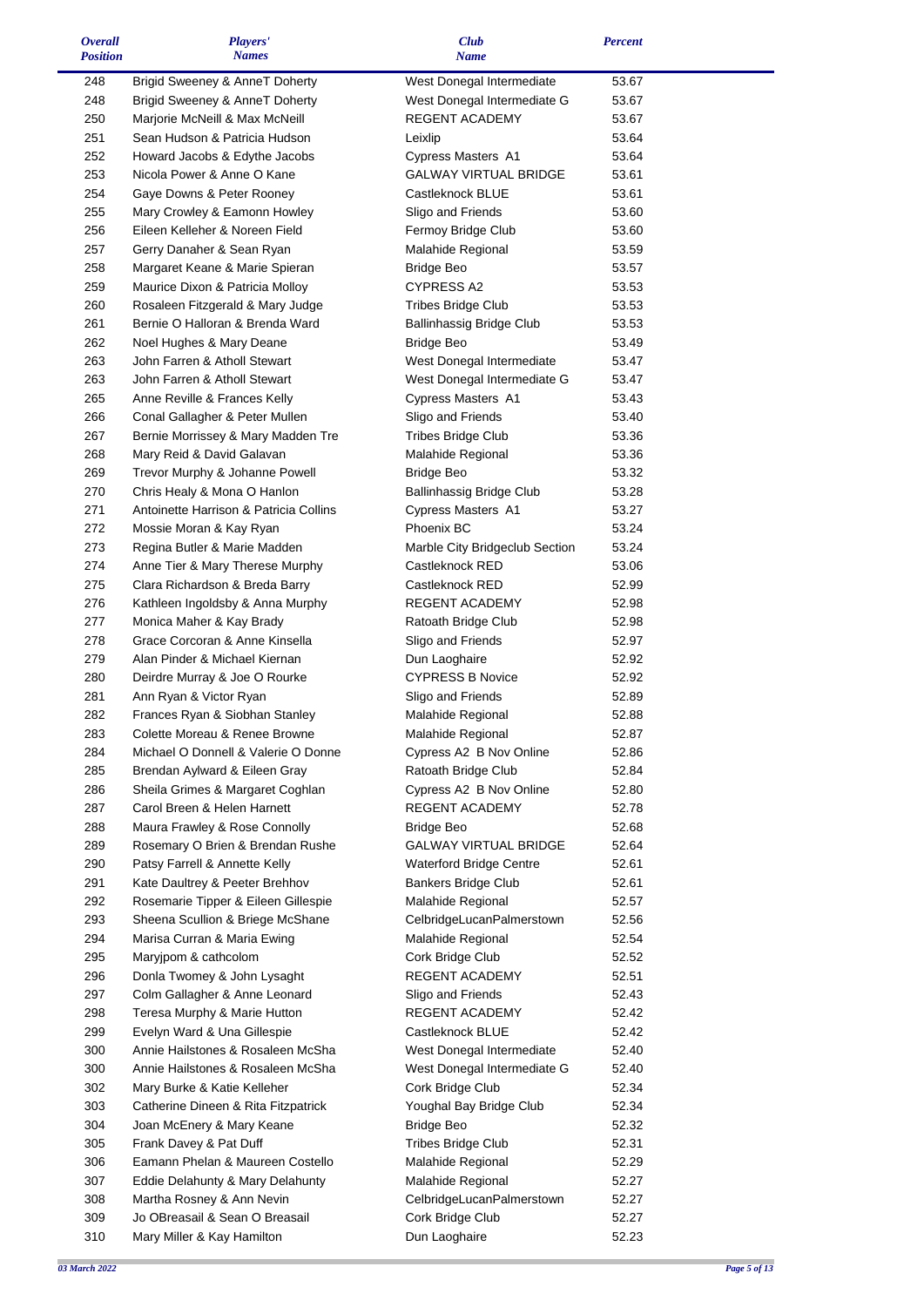| <b>Overall</b>  | Players'                              | <b>Club</b>                    | <b>Percent</b> |  |
|-----------------|---------------------------------------|--------------------------------|----------------|--|
| <b>Position</b> | <b>Names</b>                          | <b>Name</b>                    |                |  |
| 311             | Marianne Gorman & Anne Kelly          | REGENT ACADEMY                 | 52.14          |  |
| 312             | Ger Walsh & Ria Malone                | <b>CAVBCFoxBayGRVBC</b>        | 52.06          |  |
|                 | Maeve Buckmaster & Eileen McMaho      | CYPRESS A2                     |                |  |
| 313             |                                       |                                | 52.03          |  |
| 314             | Mary Jo Kelly & Muriel Liddy          | <b>Bridge Beo</b>              | 52.01          |  |
| 315             | Mary Linnane & Moira Flattery         | Leixlip                        | 52.00          |  |
| 316             | Peter McGonigle & Maureen Roche       | <b>Bridge Beo</b>              | 51.99          |  |
| 317             | Donat O Brien & Ann Sheerin O Brien   | Malahide Regional              | 51.96          |  |
| 318             | Rita Flynn & Eugene MacDonagh         | Saint Laurences Kilmacud       | 51.96          |  |
| 319             | Carmel Furlong & Fedelma Martin       | Saint Laurences Kilmacud       | 51.95          |  |
| 320             | anthony moloney & Evgenia Gladysh     | Bankers Bridge Club            | 51.95          |  |
| 321             | Bernadette Doyle & Breda Daly         | St. Crispin_s                  | 51.93          |  |
| 322             |                                       | Phoenix BC                     |                |  |
|                 | Pat Trainor & John O Mahony           |                                | 51.93          |  |
| 323             | Mary Quinn & May Bresnan              | CelbridgeLucanPalmerstown      | 51.75          |  |
| 323             | Betty Cotter & Jean Kelly             | GALWAY VIRTUAL BRIDGE          | 51.75          |  |
| 325             | Kitty Whyte & Neesa Patten            | Sligo and Friends              | 51.69          |  |
| 326             | Maureen Coggins & Geraldine Onofri    | Ratoath Bridge Club            | 51.65          |  |
| 327             | June Gibney & Josephine O Cleirigh    | Leixlip                        | 51.60          |  |
| 328             | Carmel Musitano & Pat Ward            | <b>Tribes Bridge Club</b>      | 51.58          |  |
| 329             | Christine Leonowicz & Linda Darlingto | Marble City Bridgeclub Section | 51.57          |  |
| 330             | Dolly Keohane & Anne McCarthy         | Ballinhassig Bridge Club       | 51.54          |  |
| 331             | Fran Egan & Siobhan Nicholas          | <b>Bridge Beo</b>              | 51.53          |  |
| 332             | Peter O Toole & Joan Herry            | Phoenix BC                     | 51.48          |  |
|                 |                                       |                                |                |  |
| 333             | Maura O Dwyer & Breeda Enright        | <b>Bridge Beo</b>              | 51.44          |  |
| 334             | Patricia Fitzmaurice & Teresa Cieran  | <b>Bridge Beo</b>              | 51.39          |  |
| 335             | Vivienne Adams & Olive Hanly          | St. Crispin_s                  | 51.38          |  |
| 336             | Terry Groarke & Blaise Ryan           | Phoenix BC                     | 51.36          |  |
| 337             | Zureena Hutchinson & Michael Hutchi   | REGENT ACADEMY                 | 51.27          |  |
| 338             | Linda Walsh & Sandra Peden            | Ratoath Bridge Club            | 51.27          |  |
| 339             | Rory Duncan & Brendan Murtagh         | Sligo and Friends              | 51.21          |  |
| 340             | Margaret Clarke & Aidan Clarke        | Dun Laoghaire                  | 51.19          |  |
| 341             | Noel Dunne & Kevin Dunne              | CelbridgeLucanPalmerstown      | 51.19          |  |
| 342             | Marion Doherty & Dorothy Collins      | Sligo and Friends              | 51.18          |  |
| 343             |                                       | REGENT ACADEMY                 | 51.15          |  |
|                 | Anne VAUGHAN & Cathie Hogan           |                                |                |  |
| 344             | Mairin MacDevitt & Colm McDonald      | <b>CAVBCFoxBayGRVBC</b>        | 51.15          |  |
| 345             | Patricia Dooley & Ann Gannon          | Malahide Regional              | 51.14          |  |
| 346             | Leo Doyle & Betty Fox                 | Wexford and Friends            | 51.13          |  |
| 347             | Joan O Brien & Moira Dwyer            | Marble City Bridgeclub Section | 51.11          |  |
| 348             | Marina Lynch & Triona Glacken         | <b>REGENT ACADEMY</b>          | 51.10          |  |
| 349             | Margaret McMahon & Ray Breen          | St. Crispin_s                  | 51.06          |  |
| 350             | Tony Carr & PJ McArdle                | West Donegal Senior Game       | 51.03          |  |
| 351             | Patricia Bevan & Mary O Neill         | Saint Laurences Kilmacud       | 51.00          |  |
| 352             | Liz Taafe & John Comyn                | Cypress Masters A1             | 50.98          |  |
| 353             | Deirdre Dunphy & Marie Concannon      | Malahide Regional              | 50.98          |  |
| 354             | Joan O Keeffe & Kathleen Connolly     | <b>CAVBCFoxBayGRVBC</b>        | 50.93          |  |
|                 |                                       |                                |                |  |
| 355             | Margaret Kinsella & Owen Treanor      | <b>CAVBCFoxBayGRVBC</b>        | 50.93          |  |
| 356             | Kris Bridges & Teresa Garvey          | <b>CYPRESS B Novice</b>        | 50.92          |  |
| 357             | Brendan O Driscoll & Catherine Yeate  | CelbridgeLucanPalmerstown      | 50.92          |  |
| 358             | Clair Walsh & Carmel Dowdall          | REGENT ACADEMY                 | 50.88          |  |
| 359             | John Cantwell & Máiréad Ni Oistin     | <b>Bankers Bridge Club</b>     | 50.81          |  |
| 360             | Ita O Sullivan & Shaun Coll           | West Donegal Senior Game       | 50.77          |  |
| 361             | Kerri Nolan & Bob Neilson             | REGENT ACADEMY                 | 50.77          |  |
| 362             | emelie11 & Camp14                     | Ratoath Bridge Club            | 50.76          |  |
| 363             | Rosaleen Cleary & Betty O Leary       | <b>Wexford and Friends</b>     | 50.76          |  |
| 364             | Siobhan Murphy & Loretta Kyne         | <b>CYPRESS B Novice</b>        | 50.72          |  |
| 365             | Harriet Horan & Anne Kinahan          | Phoenix BC                     | 50.71          |  |
| 366             |                                       |                                |                |  |
|                 | Mary O Regan & Eibhlin McCracken      | West Donegal Intermediate      | 50.69          |  |
| 366             | Mary O Regan & Eibhlin McCracken      | West Donegal Intermediate G    | 50.69          |  |
| 368             | Pat Cowley & Ann-Marie Feeney         | GALWAY VIRTUAL BRIDGE          | 50.69          |  |
| 369             | Ger Crowe & Rick Crowe                | Cypress Masters A1             | 50.67          |  |
| 370             | Cecelia Lynch & Carmel Milton         | Cypress A2 B Nov Online        | 50.64          |  |
| 371             | Tony O Neill & Petra O Neill          | Cypress Masters A1             | 50.60          |  |
| 372             | John Kavanagh & Jimmy McNamara        | <b>Bridge Beo</b>              | 50.58          |  |
| 373             | Philomena Morrin & Liz Sherlock       | REGENT ACADEMY                 | 50.56          |  |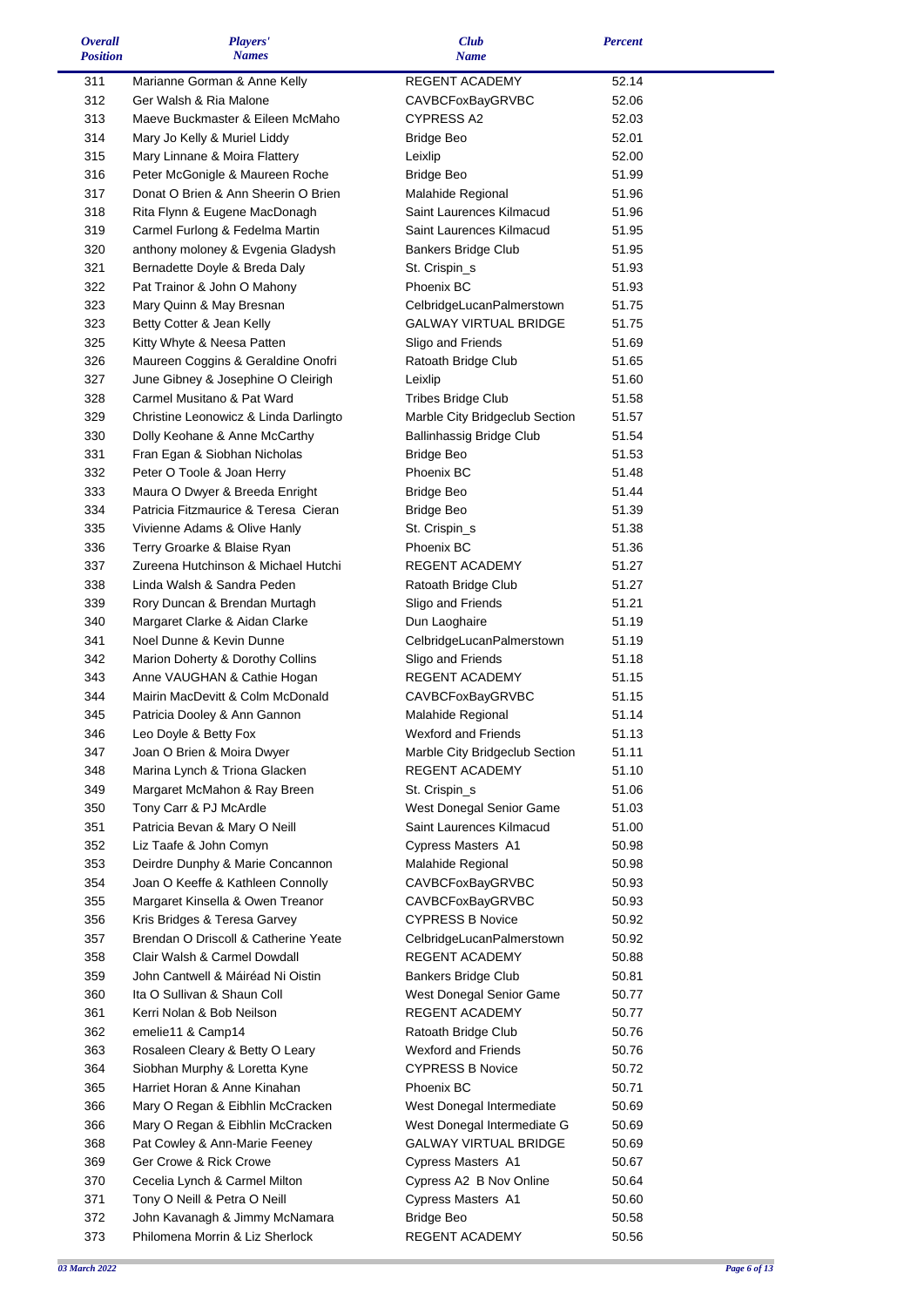| <i><b>Overall</b></i><br><b>Position</b> | Players'<br><b>Names</b>                                       | <b>Club</b><br><b>Name</b>                    | <b>Percent</b> |  |
|------------------------------------------|----------------------------------------------------------------|-----------------------------------------------|----------------|--|
| 374                                      | Frank Kehoe & Mary MacAodha                                    | REGENT ACADEMY                                | 50.54          |  |
| 375                                      | Nicola McCarthy & Finola O Connell                             | Cork Bridge Club                              | 50.51          |  |
| 376                                      | May Mc Ardle & Margaret Dillon                                 | <b>GALWAY VIRTUAL BRIDGE</b>                  | 50.50          |  |
| 377                                      | Martin Purdy & Adrienne Purdy                                  | Dun Laoghaire                                 | 50.50          |  |
| 378                                      | Josephine Wallace & Margaret Walsh                             | <b>Bridge Beo</b>                             | 50.46          |  |
| 379                                      | Marie O Neill & Anne Woulfe                                    | Cypress Masters A1                            | 50.39          |  |
| 380                                      | Paul Callan & Phil O Brien                                     | <b>Bridge Beo</b>                             | 50.35          |  |
| 381                                      | Suzanne Hill & Maire O Connor                                  | <b>Bankers Bridge Club</b>                    | 50.32          |  |
| 382                                      | Angela McKeon & Josephine Kavana                               | CAVBCFoxBayGRVBC                              | 50.26          |  |
| 383                                      | Paul Worswick & Lizann Doyle O Reill                           | <b>GALWAY VIRTUAL BRIDGE</b>                  | 50.24          |  |
| 384                                      | Rose Coburn & Eileen Hobbs                                     | <b>CAVBCFoxBayGRVBC</b>                       | 50.17          |  |
| 385                                      | Anne Harrington & Mary C Breen                                 | Malahide Regional                             | 50.16          |  |
| 386                                      | Geraldine Coyne & Evelyn Clarke                                | <b>GALWAY VIRTUAL BRIDGE</b>                  | 50.12          |  |
| 387                                      | Pat Carr & cedar100                                            | Cork Bridge Club                              | 50.12          |  |
| 388                                      | John Spencer & Hsiping Murphy                                  | Waterford Bridge Centre                       | 50.12          |  |
| 389                                      | Betty Walsh & Marie T. Kelly                                   | CYPRESS A2                                    | 50.09          |  |
| 390                                      | Bernie O Callaghan & Anne Treacy                               | <b>Tribes Bridge Club</b>                     | 50.05          |  |
| 391                                      | Kay Tracy & Gay Macklin                                        | Cypress Masters A1                            | 50.01          |  |
| 392                                      | Michael Herlihy & Audrey Herlihy                               | <b>Ballinhassig Bridge Club</b>               | 50.01          |  |
| 393                                      | Pat McGarvey & Hugh McFadden                                   | West Donegal Intermediate                     | 49.93          |  |
| 393                                      | Pat McGarvey & Hugh McFadden                                   | West Donegal Intermediate G                   | 49.93          |  |
| 395                                      | Willie O Brien & Bernie O Sullivan                             | <b>REGENT ACADEMY</b>                         | 49.92          |  |
| 396                                      | Anne O Grady & Nuala O Neill                                   | Fermoy Bridge Club                            | 49.91          |  |
| 397                                      | Nora Scanlon & Mary Maguire                                    | Phoenix BC                                    | 49.89          |  |
| 398                                      | Toni Pelosi & Ann Fitzmaurice                                  | Cypress Masters A1                            | 49.89          |  |
| 399                                      | Rosaleen Glasheen & Mark Adams                                 | <b>GALWAY VIRTUAL BRIDGE</b>                  | 49.84          |  |
| 400                                      | Marian Walsh & Patsy O Flynn                                   | <b>Tribes Bridge Club</b>                     | 49.82          |  |
| 401                                      | Helena Murphy & Michael Doyle                                  | Sligo and Friends                             | 49.80          |  |
| 402                                      | John Scanlon & Denise Cassidy                                  | Sligo and Friends                             | 49.74          |  |
| 403                                      | Mary Hemlock & Mary Griffin                                    | Ballinhassig Bridge Club                      | 49.71          |  |
| 404                                      | Norma O Connell & Sheila Baynes                                | Tribes Bridge Club                            | 49.67          |  |
| 405                                      | Mary Cremin & Bernadette Murphy                                | CelbridgeLucanPalmerstown<br>Castleknock BLUE | 49.65          |  |
| 406                                      | Miriam Dempsey & Bernadette Lally                              | Wexford and Friends                           | 49.62          |  |
| 407<br>408                               | Mary Mahon & John Halpin                                       | Castleknock RED                               | 49.61          |  |
| 409                                      | Mary McAleenan & Evelyn Quinn                                  | Cypress Masters A1                            | 49.60<br>49.56 |  |
| 410                                      | Greta Mullen & Mary King<br>Claire Mc Sweeney & Trish Hollywoo | Ballinhassig Bridge Club                      | 49.55          |  |
| 411                                      | Eileen McEnery & Eleanor McLoughli                             | <b>Bridge Beo</b>                             | 49.53          |  |
| 411                                      | Noirin Farren & Maeve McGee                                    | West Donegal Intermediate                     | 49.53          |  |
| 411                                      | Noirin Farren & Maeve McGee                                    | West Donegal Intermediate G                   | 49.53          |  |
| 414                                      | Breda Cotter & Elizabeth Kane                                  | Ratoath Bridge Club                           | 49.52          |  |
| 415                                      | Fr. Michael Finneran & Kay Duddy                               | Sligo and Friends                             | 49.50          |  |
| 416                                      | Mona Driscoll & Pat Levin                                      | St. Crispin_s                                 | 49.47          |  |
| 417                                      | Tony Roche & Lisa Ryan                                         | Leixlip                                       | 49.46          |  |
| 418                                      | Anne-Marie Keaney & Patricia Hanne                             | Sligo and Friends                             | 49.40          |  |
| 419                                      | Anne Rooney & Sally Byrne                                      | REGENT ACADEMY                                | 49.35          |  |
| 420                                      | June Byrne & Lesley McMullan                                   | St. Crispin_s                                 | 49.27          |  |
| 421                                      | Iris Darley & Marie Fitzgerald                                 | REGENT ACADEMY                                | 49.25          |  |
| 422                                      | Elizabeth Dobbs & Hugh Dobbs                                   | <b>Waterford Bridge Centre</b>                | 49.25          |  |
| 423                                      | Paul Bowman & Gerry Kennedy                                    | Saint Laurences Kilmacud                      | 49.24          |  |
| 424                                      | Donal O Mearain & Kathryn Ryan                                 | Dun Laoghaire                                 | 49.20          |  |
| 424                                      | Judy Colman & Mary Gavin                                       | REGENT ACADEMY                                | 49.20          |  |
| 426                                      | Margaret Dooley & Deirdre Dundas                               | Cypress A2 B Nov Online                       | 49.19          |  |
| 427                                      | Pamela McMahon & Francis Whelan                                | <b>Bridge Beo</b>                             | 49.17          |  |
| 428                                      | daphne morgan & Muireann McKenna                               | <b>Bankers Bridge Club</b>                    | 49.16          |  |
| 429                                      | Florence Macken & Anna Kelly                                   | <b>Bridge Beo</b>                             | 49.16          |  |
| 430                                      | Bridie C. Maher & Joe Hannon                                   | Cypress Masters A1                            | 49.15          |  |
| 431                                      | Mary Walsh & Margaret Delaney                                  | <b>Ballinhassig Bridge Club</b>               | 49.15          |  |
| 432                                      | C OConnor & M O Connor                                         | Cork Bridge Club                              | 49.13          |  |
| 433                                      | Vivienne Nealon & Fionuala Gill                                | <b>CYPRESS Masters</b>                        | 49.08          |  |
| 434                                      | Sheila O Reilly & Mary Horgan                                  | REGENT ACADEMY                                | 49.02          |  |
| 435                                      | Joan Murphy & Oonagh Lyons                                     | Bridge Beo                                    | 48.98          |  |
| 436                                      | Michael Keegan & SeA n McBride                                 | Cypress A2 B Nov Online                       | 48.98          |  |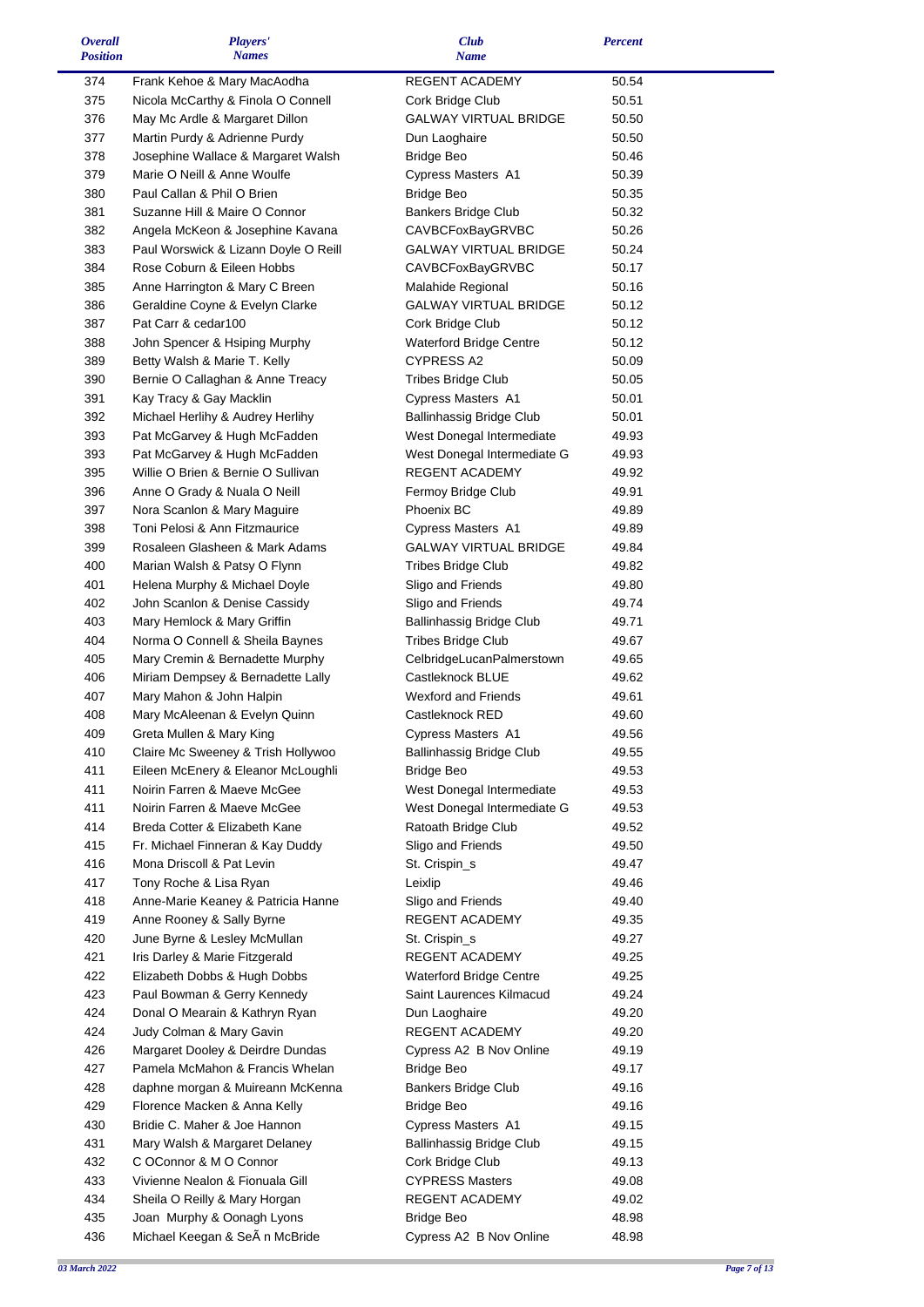| <b>Overall</b>  | Players'                              | <b>Club</b>                     | <b>Percent</b> |  |
|-----------------|---------------------------------------|---------------------------------|----------------|--|
| <b>Position</b> | <b>Names</b>                          | <b>Name</b>                     |                |  |
| 437             | Billy Cunniffe & Margaret McCarthy 2  | <b>Bridge Beo</b>               | 48.98          |  |
| 438             | Sheila O Shea & Bridie Tarrant        | <b>CYPRESS B Novice</b>         | 48.95          |  |
| 439             | Paul Baird & Mary Evoy                | <b>CYPRESS A2</b>               | 48.94          |  |
| 440             | Aileen Ward & Geralyn Rowan           | <b>Bridge Beo</b>               | 48.93          |  |
| 441             | Jane Brennan & Doris Bruederlin       | Malahide Regional               | 48.91          |  |
| 442             | Sheila Ward & MaryA Gallagher         | West Donegal Senior Game        | 48.89          |  |
| 443             | Niamh Hargaden & Jan OA Connor        | REGENT ACADEMY                  | 48.88          |  |
| 444             | Mossie Stack & Mary Madigan           | <b>Bridge Beo</b>               | 48.85          |  |
| 445             | Mary Cummins & Imelda McCarthy        | Ballinhassig Bridge Club        | 48.80          |  |
| 446             | Anna Goldsmith & Mary Heffernan       | Sligo and Friends               | 48.80          |  |
| 447             | Bernie Power & Phyllis Molloy         | <b>Tribes Bridge Club</b>       | 48.79          |  |
| 448             | Assumpta Meehan & Aisling O Grady     | REGENT ACADEMY                  | 48.79          |  |
| 449             | Peter Doyle & Mary Hargadon           | Leixlip                         | 48.78          |  |
| 450             | Billy Young & Mary Whittle            | Leixlip                         | 48.78          |  |
| 451             | Graham Laird & Paschal Buckley        | West Donegal Senior Game        | 48.69          |  |
| 452             | Brigid King & Mary Canavan            | Tribes Bridge Club              | 48.68          |  |
| 453             | Paddy McHugh & Jim Gallagher          | West Donegal Senior Game        | 48.67          |  |
| 454             | Arthur McGrail & Richie Fallon        | Castleknock BLUE                | 48.65          |  |
| 455             | Georgio Magnifico & Margaret Kilfeat  | Sligo and Friends               | 48.63          |  |
| 456             | Sheila Williams & Betty Cody          | <b>Bankers Bridge Club</b>      | 48.61          |  |
| 457             | Brenda Coughlan & Liz O Flynn         | <b>Bridge Beo</b>               | 48.54          |  |
| 458             | Packidy Boyle & Dinjo Boyle           | West Donegal Senior Game        | 48.53          |  |
| 459             | Marcia Wrixon & Gerry Wrixon          | <b>Ballinhassig Bridge Club</b> | 48.53          |  |
| 460             | Ann O Rourke & David O Mahony         | Marble City Bridgeclub Section  | 48.49          |  |
| 461             | Helen Lane & Carmel Crowley           | Fermoy Bridge Club              | 48.47          |  |
| 462             | Declan Gallagher & Maeve Costello     | West Donegal Senior Game        | 48.38          |  |
| 463             | Kieran Hannon & Margaret Gill         | Sligo and Friends               | 48.31          |  |
| 464             | Pauline Britchfield & Doris Dorothy H | Saint Laurences Kilmacud        | 48.29          |  |
| 465             | Orla Barry & Teresa McCarthy          | CelbridgeLucanPalmerstown       | 48.25          |  |
| 466             | cfitz & Clare Cronin                  | <b>Bridge Beo</b>               | 48.23          |  |
| 467             | Murt Scarry & Kay Scarry              | <b>Tribes Bridge Club</b>       | 48.17          |  |
| 468             | Brendan Duggan & Annette Kennedy      | Sligo and Friends               | 48.17          |  |
| 469             | Willie Kearney & Martin Keane         | <b>CYPRESS Masters</b>          | 48.12          |  |
| 470             | Clare Fox & John Fox                  | Ratoath Bridge Club             | 48.10          |  |
| 471             | Catherine King & Brenda Granville     | <b>CYPRESS Masters</b>          | 48.09          |  |
| 472             | Jim Mullally & Gerry Lawlor           | <b>Bankers Bridge Club</b>      | 48.09          |  |
| 473             | Jim Rowley & Eamonn Kelly             | CelbridgeLucanPalmerstown       | 48.05          |  |
| 474             | Evelyn Doyle & Francisca Larkin       | <b>CYPRESS B Novice</b>         | 48.03          |  |
| 475             | Paddy McKinley & Gerry O Keeffe       | West Donegal Senior Game        | 47.96          |  |
| 476             | Bernadette Denieffe & Ann Gannon      | Marble City Bridgeclub Section  | 47.96          |  |
| 477             | Kenny Watson & Guy Gill               | Cypress Masters A1              | 47.93          |  |
| 478             | Trish Cullen & Mary Power             | <b>Wexford and Friends</b>      | 47.93          |  |
| 479             | Norah Walsh & Anne Doyle              | Cypress A2 B Nov Online         | 47.81          |  |
| 480             | Bridie McDonagh & Victoria Buckley    | <b>GALWAY VIRTUAL BRIDGE</b>    | 47.77          |  |
| 481             | Noel Faughnan & Bernadette Faughn     | CelbridgeLucanPalmerstown       | 47.75          |  |
| 482             | Margaret Cullen & Imelda Crosbie      | <b>Wexford and Friends</b>      | 47.73          |  |
| 483             | Pat O Connor & Gretta Kilcullen       | Leixlip                         | 47.73          |  |
| 484             | Michael O Connell & Una Furey         | Youghal Bay Bridge Club         | 47.72          |  |
| 485             | Imelda Hinz & Ann O Connor            | CelbridgeLucanPalmerstown       | 47.70          |  |
| 486             | Fionnuala O Hanlon & Ruth O Dea       | <b>Bankers Bridge Club</b>      | 47.68          |  |
| 487             | Breda Cunningham & Sheelagh McIn      | <b>Tribes Bridge Club</b>       | 47.63          |  |
| 488             | Patricia Duggan & Michael Reynolds    | Sligo and Friends               | 47.56          |  |
| 489             | Jim Noonan & Dave Noonan              | <b>Bridge Beo</b>               | 47.55          |  |
| 490             | Nancy McSweeney & Bernadette UiD      | CelbridgeLucanPalmerstown       | 47.54          |  |
| 491             | Rosemarie McSweeney & Lisa McSw       | Cork Bridge Club                | 47.51          |  |
| 492             | Melwyn Godinho & Sheila Breslin       | <b>Waterford Bridge Centre</b>  | 47.49          |  |
| 493             | Margaret Stewart & Noel Walsh         | Marble City Bridgeclub Section  | 47.48          |  |
| 494             | Anne Macken & Matt McMahon            | Malahide Regional               | 47.44          |  |
| 495             | Terry Rice & Mary Rice                | Saint Laurences Kilmacud        | 47.43          |  |
| 496             | Francis Daly & Declan Cahill          | Malahide Regional               | 47.39          |  |
| 497             | Bernie Sweeney & Rosarii Donovan      | <b>Wexford and Friends</b>      | 47.38          |  |
| 498             | Carol Leonard & Catherine O Brien     | Cork Bridge Club                | 47.37          |  |
| 499             | Con Bushe & Marie Collins             | Dun Laoghaire                   | 47.37          |  |

and<br>Talah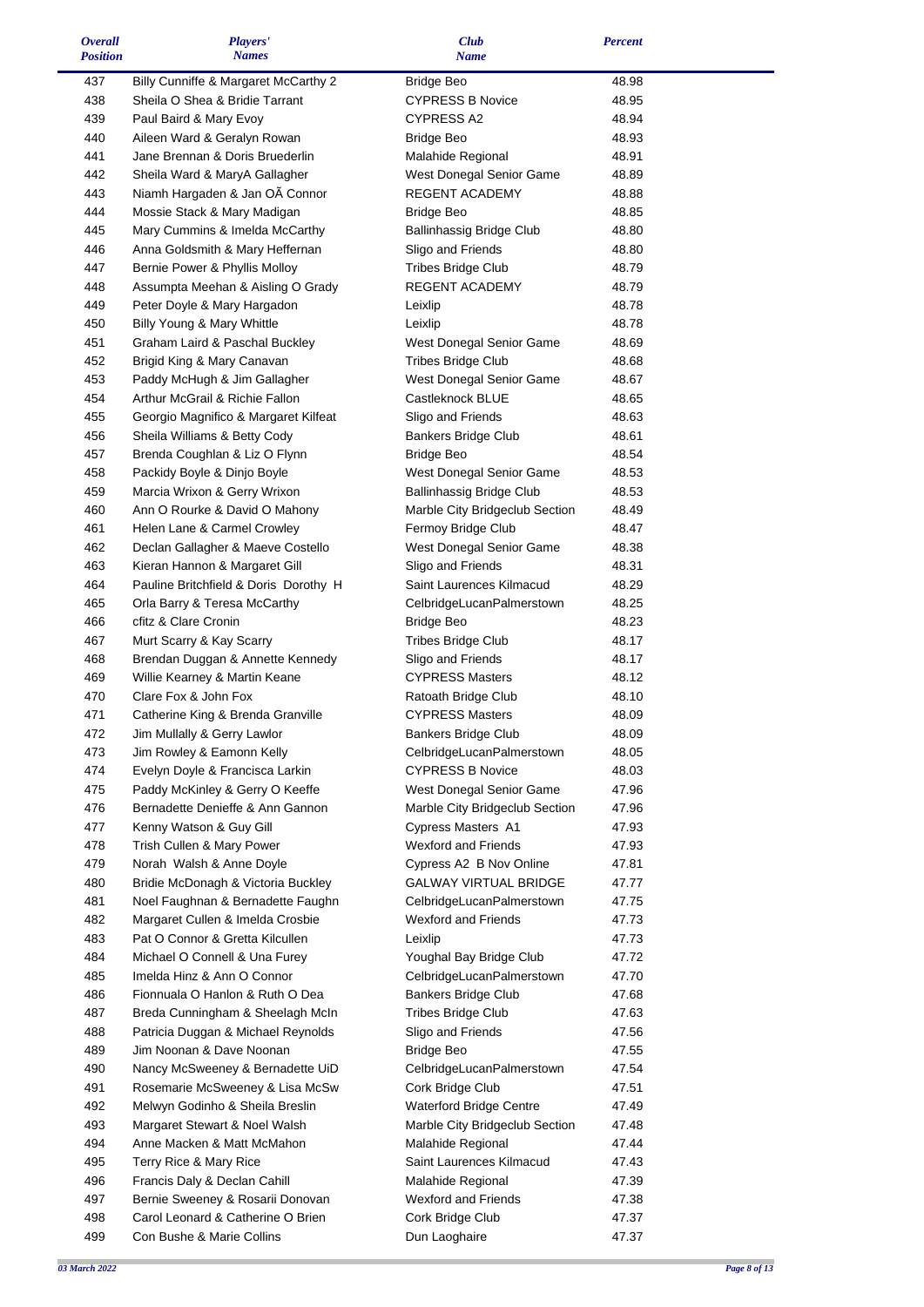| <i><b>Overall</b></i><br><b>Position</b> | Players'<br><b>Names</b>                                   | <b>Club</b><br><b>Name</b>            | <b>Percent</b> |  |
|------------------------------------------|------------------------------------------------------------|---------------------------------------|----------------|--|
| 500                                      | Mary 2 Lyons & Evelyn Blennerhasse                         | Castleknock BLUE                      | 47.35          |  |
| 501                                      | Joe O Connor & Claire Cronin                               | Cork Bridge Club                      | 47.35          |  |
| 502                                      | Maire Lohan & Clodagh Moran                                | Cypress Masters A1                    | 47.34          |  |
| 503                                      | D O Connell & Breeda Fitzgerald                            | Cork Bridge Club                      | 47.33          |  |
| 504                                      | David Simpson & Gareth Simpson                             | Cypress Masters A1                    | 47.32          |  |
| 505                                      | Lesley Hamill & Frances Dunne                              | <b>Bridge Beo</b>                     | 47.31          |  |
| 506                                      | Hilary Rutledge & Brigid Connolly                          | Castleknock RED                       | 47.22          |  |
| 507                                      | John Flavin & Pat Breslin                                  | <b>Waterford Bridge Centre</b>        | 47.13          |  |
| 508                                      | Anne Campbell & Kathleen Greene                            | West Donegal Senior Game              | 47.12          |  |
| 509                                      | Michael O Connor & Marlene O Conn                          | <b>Tribes Bridge Club</b>             | 47.12          |  |
| 510                                      | Eamon Jnr Martin & Donal Garvey                            | <b>CYPRESS Masters</b>                | 47.11          |  |
| 511                                      | Sheila O Mahony & Grainne Barton                           | Castleknock RED                       | 47.09          |  |
| 512                                      | Nuala Corcoran & Jim McCarthy                              | Castleknock RED                       | 47.08          |  |
| 513                                      | Emer Madden & Anne Dalton                                  | Malahide Regional                     | 47.08          |  |
| 514                                      | Mary Cox & Vicky Pigot                                     | REGENT ACADEMY                        | 47.06          |  |
| 515                                      | Mary O Brien & Joyce Hammond                               | CAVBCFoxBayGRVBC                      | 47.04          |  |
| 516                                      | Anne Brady & Mary Mulvey                                   | Phoenix BC                            | 46.98          |  |
| 517                                      | Bernadette Prichard & Joan Harding                         | Saint Laurences Kilmacud              | 46.89          |  |
| 518                                      | Kathleen Lovely & Carmel Burke                             | <b>Tribes Bridge Club</b>             | 46.87          |  |
| 519                                      | Deirdre Morgan & Richard Morgan                            | Cork Bridge Club                      | 46.80          |  |
| 520                                      | Anna Hickey & Monica Cronin                                | Sligo and Friends                     | 46.80          |  |
| 521                                      | Mary Horan & Marie Farrell                                 | <b>CYPRESS Masters</b>                | 46.79          |  |
| 522<br>523                               | Gerry McHugh & Maureen Deane                               | CAVBCFoxBayGRVBC<br>REGENT ACADEMY    | 46.79          |  |
| 524                                      | Ann Cole & Imelda Ryan<br>Claire McCormack & Teresa Keegan | Ratoath Bridge Club                   | 46.75<br>46.70 |  |
| 525                                      | Aine Connolly & Bernie O Donnell                           | REGENT ACADEMY                        | 46.70          |  |
| 526                                      | Marian Smyth & Marie Towell                                | Malahide Regional                     | 46.69          |  |
| 527                                      | Gerry Kelly & Ita Fahy                                     | <b>Bankers Bridge Club</b>            | 46.61          |  |
| 528                                      | Marilyn Harris & Monica Nowlan                             | Cypress A2 B Nov Online               | 46.57          |  |
| 529                                      | Andrew Dennison & Kieran Hone                              | <b>CYPRESS Masters</b>                | 46.53          |  |
| 530                                      | E McCarthy & Martin Goggin                                 | Cork Bridge Club                      | 46.49          |  |
| 531                                      | Pat Karney & Teresa Conlon                                 | Castleknock RED                       | 46.48          |  |
| 532                                      | Clare Bradley & Jean Sayers                                | <b>Bridge Beo</b>                     | 46.48          |  |
| 533                                      | Liam Faherty & John Fahy                                   | <b>Tribes Bridge Club</b>             | 46.47          |  |
| 534                                      | Larry Dunne & Deirdre Dunne                                | Cypress Masters A1                    | 46.45          |  |
| 535                                      | Elizabeth McMahon & Ann Reynolds                           | Dun Laoghaire                         | 46.40          |  |
| 536                                      | Kitty Kennedy & Colette Brady                              | Cypress A2 B Nov Online               | 46.40          |  |
| 537                                      | Bridget O Mahony & Lesley O Shea                           | Sligo and Friends                     | 46.39          |  |
| 538                                      | Margaret Walsh & Peggy Fay                                 | <b>Tribes Bridge Club</b>             | 46.34          |  |
| 539                                      | Mary Melly & Nora Shovlin                                  | Cypress A2 B Nov Online               | 46.29          |  |
| 540                                      | Maura O Brien & Paula Cooper                               | Youghal Bay Bridge Club               | 46.25          |  |
| 541                                      | Deirdre O Kennedy & Ann O Brien                            | Malahide Regional                     | 46.20          |  |
| 542                                      | Pat Dempsey & Melanie Hill                                 | CelbridgeLucanPalmerstown             | 46.19          |  |
| 543                                      | George Barr & Lily Kinsella                                | Marble City Bridgeclub Section        | 46.17          |  |
| 544                                      | Catherine Slattery & Mary Hayes                            | Fermoy Bridge Club                    | 46.16          |  |
| 545                                      | Josephine Coleman & Margaret Caha                          | Malahide Regional                     | 46.15          |  |
| 546                                      | Anne Culhane & Mary Billie McCarthy                        | <b>Bridge Beo</b>                     | 46.10          |  |
| 547                                      | Maryd126 & Mary Santry                                     | <b>GALWAY VIRTUAL BRIDGE</b>          | 46.10          |  |
| 548                                      | Fr-Aquin Casey & Kay Clifford                              | Fermoy Bridge Club                    | 46.07          |  |
| 549                                      | Aidan Feore & Brian Casley                                 | Sligo and Friends                     | 46.04          |  |
| 549                                      | Mary Dutton & Pat O Sullivan                               | St. Crispin_s                         | 46.04          |  |
| 551                                      | Chriske4 & Anne Finn                                       | Ratoath Bridge Club                   | 46.04          |  |
| 552                                      | Rosaleen Langan & Nuala Campbell                           | West Donegal Intermediate             | 45.96          |  |
| 552                                      | Rosaleen Langan & Nuala Campbell                           | West Donegal Intermediate G           | 45.96          |  |
| 554                                      | Mary Lucas & Mary O Callaghan                              | Sligo and Friends                     | 45.95          |  |
| 555                                      | Nuala Murphy & Anne Gallagher                              | West Donegal Senior Game              | 45.94          |  |
| 556<br>557                               | Jimmy Kinahan & Bridget Fitzpatrick                        | Phoenix BC                            | 45.85          |  |
| 558                                      | Margaret Bollard & Rosita Hellstern                        | Ballinhassig Bridge Club              | 45.84          |  |
|                                          |                                                            |                                       |                |  |
|                                          | Marisa Doyle & Constance Hennessy                          | Marble City Bridgeclub Section        | 45.83          |  |
| 559                                      | Yvonne Power & MOG44                                       | <b>GALWAY VIRTUAL BRIDGE</b>          | 45.82          |  |
| 560<br>561                               | Mary Stack & Joe Stynes<br>Joan Brennan & Mary Finlay      | Cork Bridge Club<br>Sligo and Friends | 45.82<br>45.79 |  |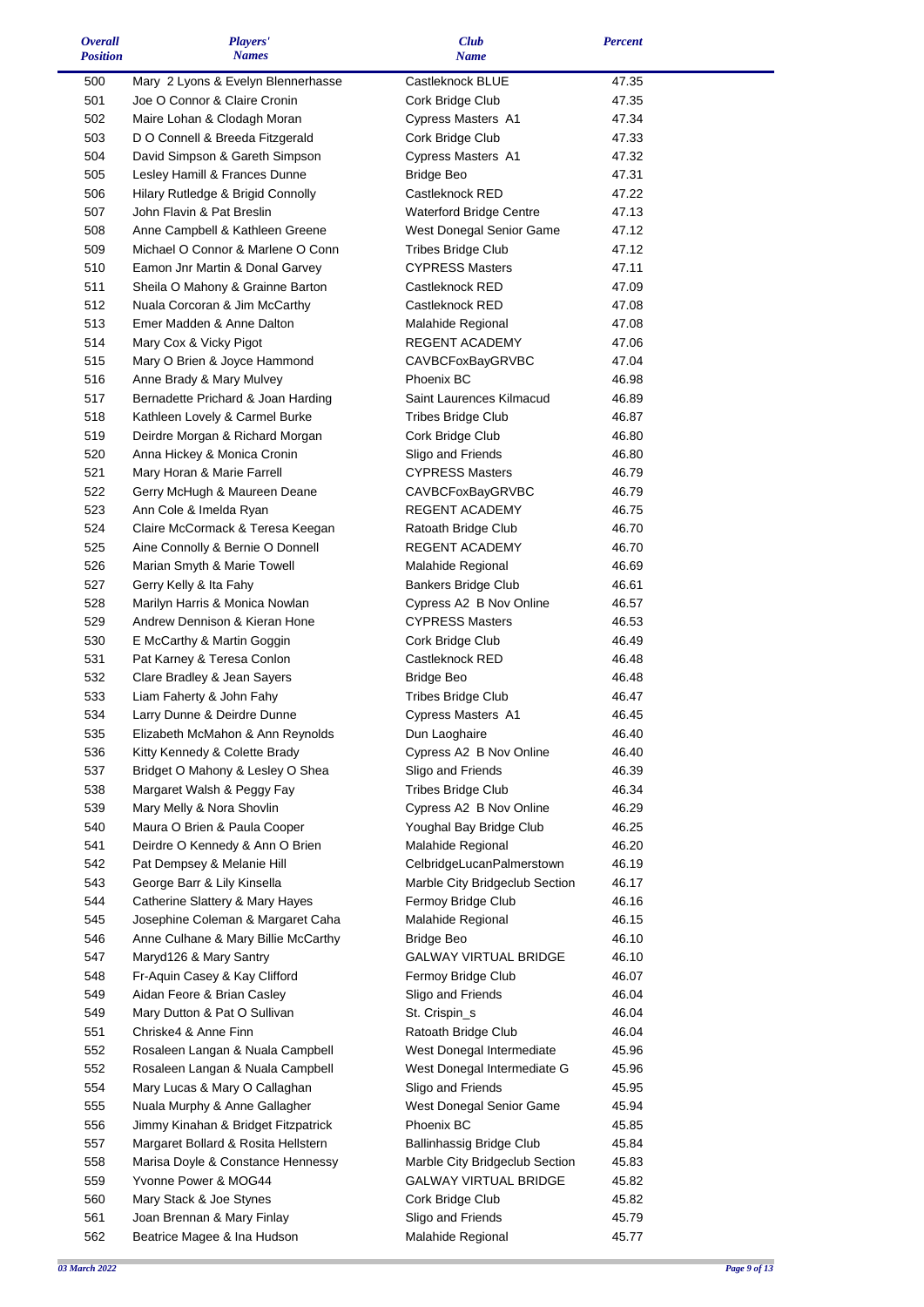| <b>Overall</b><br><b>Position</b> | Players'<br><b>Names</b>                                       | <b>Club</b><br><b>Name</b>                       | <b>Percent</b> |  |
|-----------------------------------|----------------------------------------------------------------|--------------------------------------------------|----------------|--|
| 563                               | Margaret Canty & Teresa Gray                                   | <b>Ballinhassig Bridge Club</b>                  | 45.71          |  |
| 564                               | Margaret Browne & David Melody                                 | Castleknock BLUE                                 | 45.70          |  |
| 565                               | Maeve Pelly & Denise O Hagan                                   | Dun Laoghaire                                    | 45.68          |  |
| 566                               | Marie Cormac & Frances Scally                                  | CAVBCFoxBayGRVBC                                 | 45.61          |  |
| 567                               | Bernie Spillane & Pat Godfrey                                  | Cypress A2 B Nov Online                          | 45.59          |  |
| 568                               | Nancy O Connell & Phidias Stylianou                            | CelbridgeLucanPalmerstown                        | 45.55          |  |
| 569                               | Sari Winckworth & Theresa Nanigian                             | REGENT ACADEMY                                   | 45.52          |  |
| 570                               | Caitriona Muldoon & David Muldoon                              | <b>CYPRESS B Novice</b>                          | 45.50          |  |
| 571                               | Mary Brophy & Ena Spillane                                     | <b>Ballinhassig Bridge Club</b>                  | 45.46          |  |
| 572                               | Jim McPhillips & Paul O Brien                                  | Malahide Regional                                | 45.44          |  |
| 573                               | Maria Butler & Margaret Collins                                | Cypress Masters A1                               | 45.43          |  |
| 574                               | Marion Stenning & Irene Horan                                  | Cypress A2 B Nov Online                          | 45.38          |  |
| 575                               | Irene Doran & Kay Kirley                                       | Phoenix BC                                       | 45.35          |  |
| 576                               | Maire Grennan & Peter Hughes                                   | <b>Wexford and Friends</b>                       | 45.32          |  |
| 577                               | Mary Mulvey & Ann Rafferty                                     | <b>CYPRESS A2</b>                                | 45.25          |  |
| 578<br>579                        | Anne Weir & Tricia Rose<br>Gay Callaghan & Helen Morrissey     | Cork Bridge Club                                 | 45.11<br>45.06 |  |
| 580                               | Helen McGrath & Anna Heffernan                                 | <b>Bridge Beo</b><br>Cork Bridge Club            | 45.04          |  |
| 581                               | Mary Sutton & Liz Bradley                                      | Dun Laoghaire                                    | 44.99          |  |
| 582                               | Jill Ashworth & Marie Gibson                                   | <b>Bridge Beo</b>                                | 44.98          |  |
| 583                               | Liz Collins & Donie O Shea                                     | Sligo and Friends                                | 44.96          |  |
| 584                               | Anne Fitzsimons & Triona Hegarty                               | <b>Ballinhassig Bridge Club</b>                  | 44.91          |  |
| 585                               | Caitriona Butler & Liz Maguire                                 | Malahide Regional                                | 44.89          |  |
| 586                               | Frank Deering & Miriam Moyles                                  | Ratoath Bridge Club                              | 44.81          |  |
| 587                               | Mary McCarthy & Rose McCarthy                                  | <b>Bridge Beo</b>                                | 44.79          |  |
| 588                               | Fiona Place & Maria Lynch                                      | Sligo and Friends                                | 44.72          |  |
| 589                               | Rita Harvey & John Grant                                       | West Donegal Senior Game                         | 44.62          |  |
| 590                               | MaryJo O Connor & Teresa O Connor                              | Castleknock RED                                  | 44.60          |  |
| 591                               | Eileen Fitzgerald & Maire Dixon                                | <b>CYPRESS B Novice</b>                          | 44.59          |  |
| 592                               | Margaret Mullins & Donnacha O Call                             | <b>Bridge Beo</b>                                | 44.56          |  |
| 593                               | Catherine Fleming & Deirdre Adams                              | GALWAY VIRTUAL BRIDGE                            | 44.53          |  |
| 594                               | Carmel Courtney & Mary O Sullivan                              | Cork Bridge Club                                 | 44.52          |  |
| 595                               | Evelyn & Noel Murphy                                           | <b>Bridge Beo</b>                                | 44.45          |  |
| 595                               | Rena Willoughby & Lynda Elliott                                | REGENT ACADEMY                                   | 44.45          |  |
| 597                               | Kathleen Nolan & Nicky Nolan                                   | Wexford and Friends                              | 44.40          |  |
| 598                               | beansi & Norman MacLachlan                                     | Cypress A2 B Nov Online                          | 44.21          |  |
| 599                               | Niall Pelly & Robert Wolfe                                     | Dun Laoghaire                                    | 44.19          |  |
| 600<br>601                        | Deirdre McGinley & Monica Mulhollan                            | REGENT ACADEMY<br><b>Waterford Bridge Centre</b> | 44.18<br>44.17 |  |
| 602                               | Helen Fitzgerald & Jim Kennington<br>Gina Greene & Anna Cahill | <b>CYPRESS B Novice</b>                          | 44.16          |  |
| 603                               | Mary 2 Brady & Teresa O Suilleabhai                            | Castleknock BLUE                                 | 44.15          |  |
| 604                               | Christina Hickey & Miriam Thynne                               | Castleknock RED                                  | 44.12          |  |
| 605                               | Margaret Egerton & Marian Crowley                              | Fermoy Bridge Club                               | 44.12          |  |
| 606                               | Niall Sommerville & Mia Nelson                                 | REGENT ACADEMY                                   | 44.05          |  |
| 607                               | Mary McNally & Angela McCrossan                                | <b>CAVBCFoxBayGRVBC</b>                          | 43.97          |  |
| 608                               | Carmel Keenan & Vera Smyth                                     | Castleknock BLUE                                 | 43.95          |  |
| 609                               | Lelia Pugh & Gráinne McHugh                                    | Sligo and Friends                                | 43.94          |  |
| 610                               | Brid Burke & Jean Kavanagh                                     | <b>Wexford and Friends</b>                       | 43.88          |  |
| 611                               | Anne King & Isabelle Winters                                   | West Donegal Intermediate                        | 43.87          |  |
| 611                               | Anne King & Isabelle Winters                                   | West Donegal Intermediate G                      | 43.87          |  |
| 613                               | Patricia O Duiginn & Brian Cunningha                           | Malahide Regional                                | 43.86          |  |
| 614                               | Colette Donnelly & Mary Brady                                  | CelbridgeLucanPalmerstown                        | 43.85          |  |
| 615                               | Veronice Fay & Brid Campbell Mc Ma                             | West Donegal Intermediate G                      | 43.82          |  |
| 615                               | Veronice Fay & Brid Campbell Mc Ma                             | West Donegal Intermediate                        | 43.82          |  |
| 617                               | Bill Buckmaster & Eileen Greene                                | CYPRESS A2                                       | 43.77          |  |
| 618                               | Emer O Flaherty & Niamh Sweeney                                | <b>CYPRESS Masters</b>                           | 43.76          |  |
| 619                               | Sheila Gleeson & John Riordan                                  | CelbridgeLucanPalmerstown                        | 43.70          |  |
| 620                               | Roddy Wyer & Michele Heaslip                                   | <b>Tribes Bridge Club</b>                        | 43.68          |  |
| 621                               | Alison Blanchfield & Martha Kearns                             | Leixlip                                          | 43.67          |  |
| 622<br>623                        | Maura Colgan & Mary Bell<br>Marian Scanlon & Rita Healy        | Castleknock RED<br>Ratoath Bridge Club           | 43.66<br>43.61 |  |
| 624                               | Ann Clinton & Denise Kenna                                     | Sligo and Friends                                | 43.61          |  |
| 625                               | Margaret Crowe & Mary Raftery                                  | <b>CAVBCFoxBayGRVBC</b>                          | 43.59          |  |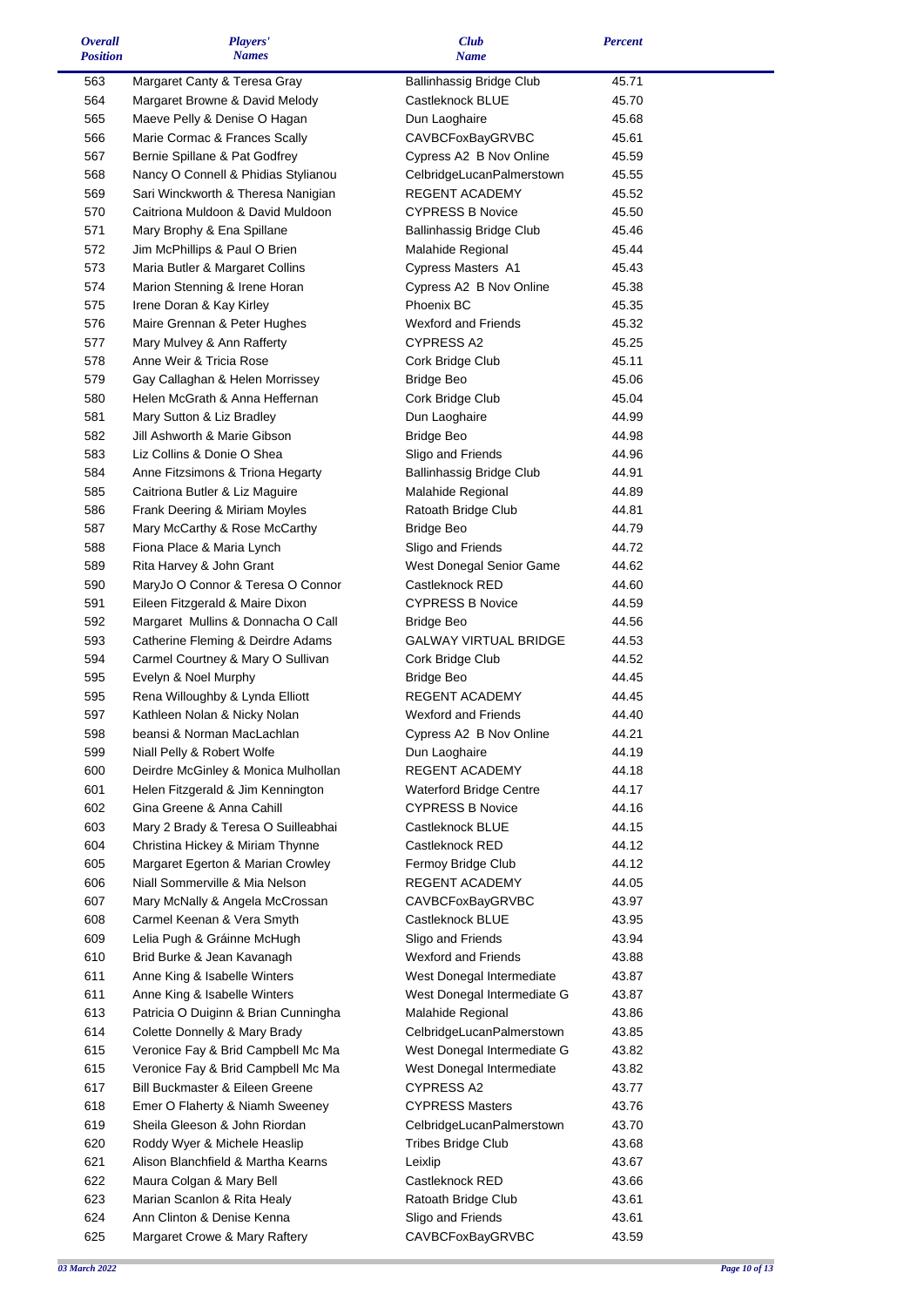| <b>Overall</b><br><b>Position</b> | Players'                                                    | <b>Club</b>                                              | <b>Percent</b> |  |
|-----------------------------------|-------------------------------------------------------------|----------------------------------------------------------|----------------|--|
|                                   | <b>Names</b>                                                | Name                                                     |                |  |
| 626                               | Angela O Neill & John O Mara                                | <b>Bankers Bridge Club</b>                               | 43.59          |  |
| 627                               | Pattie Ryan & Doreen McInerney                              | Phoenix BC                                               | 43.54          |  |
| 628                               | Eleanor Fitzgerald & Mary Bourke                            | REGENT ACADEMY                                           | 43.51          |  |
| 629                               | Peggy Geary & Joan Bouchier Hayes                           | <b>Bridge Beo</b>                                        | 43.51          |  |
| 630                               | prunchkav & Brian Jennings                                  | <b>GALWAY VIRTUAL BRIDGE</b>                             | 43.50          |  |
| 631                               | kynemor & Jo Bannon                                         | Leixlip                                                  | 43.49          |  |
| 632                               | John Corcoran & John Fagan                                  | Dun Laoghaire                                            | 43.43          |  |
| 633                               | Mary Scanlon & Kathleen Canning                             | Phoenix BC                                               | 43.39          |  |
| 634                               | Kitty McCabe & Nicholette McMahon                           | Castleknock BLUE                                         | 43.39          |  |
| 635                               | Conor Fox & Patricia Tyrrell                                | <b>CYPRESS Masters</b>                                   | 43.34          |  |
| 636                               | Colette Fox & Christy Fitzsimons                            | Ratoath Bridge Club                                      | 43.33          |  |
| 637                               | Blarneygir & floweracbl                                     | Cork Bridge Club                                         | 43.33          |  |
| 638                               | Nora Barry & Mary Gleeson                                   | <b>Bridge Beo</b>                                        | 43.32          |  |
| 639                               | Sean O Donnell & Gerry O Kelly                              | Cypress Masters A1                                       | 43.27          |  |
| 640                               | Doreen Doyle & Sheelagh O Dwyer                             | Cypress Masters A1                                       | 43.26          |  |
| 641                               | Brigid Gallagher & Katherine Claffey                        | Castleknock RED                                          | 43.24          |  |
| 642                               | woodbank & Catherine Jordan                                 | Cork Bridge Club                                         | 43.22          |  |
| 643                               | Phyl O Connor & Helen Moore                                 | West Donegal Intermediate                                | 43.21          |  |
| 643                               | Phyl O Connor & Helen Moore                                 | West Donegal Intermediate G                              | 43.21          |  |
| 645                               | Kathleen Boyle & Maurice Young                              | REGENT ACADEMY                                           | 43.20          |  |
| 646                               | Mary Oliver & Helen Mullarney                               | <b>REGENT ACADEMY</b>                                    | 43.14          |  |
| 647                               | Cait Murray & lakelawn                                      | Cork Bridge Club                                         | 43.12          |  |
| 648                               | Eileen Howley & Sally Burke                                 | Castleknock RED                                          | 43.11          |  |
| 649                               | Maura Holden & Joan Cullinane                               | Marble City Bridgeclub Section                           | 43.09          |  |
| 650                               | Colette Stokes & Fiona O Gorman                             | Bankers Bridge Club                                      | 42.99          |  |
| 651                               | Maura Lawlor & Carol Hawkins                                | Bankers Bridge Club                                      | 42.99          |  |
| 652                               | Mary Dowling & Ann Coonan                                   | Marble City Bridgeclub Section                           | 42.93          |  |
| 653                               | Sighle Bodmer & Aindrias O Caoimh                           | Bankers Bridge Club                                      | 42.93          |  |
| 654                               | Annette Neill & marianhork                                  | Castleknock RED                                          | 42.90          |  |
| 655                               | Ruth Clarson & Matt Clarson                                 | <b>Bridge Beo</b>                                        | 42.90          |  |
| 656                               | Teresa O Keefe & Marian Dolan                               | Cypress Masters A1                                       | 42.87          |  |
| 657                               | Eileen Linehan & Helen Fenton                               | <b>Ballinhassig Bridge Club</b>                          | 42.83          |  |
| 658                               | Ben Roche & Majella Ryan                                    | <b>Bridge Beo</b>                                        | 42.82          |  |
| 659                               | Joanna Gill & Ann Hayes                                     | <b>Ballinhassig Bridge Club</b>                          | 42.80          |  |
| 660                               | Ann O Loughlin & Flor Coffee                                | <b>Bridge Beo</b>                                        | 42.72          |  |
| 661                               | Pauline Smyth & Maura Cawley                                | Sligo and Friends                                        | 42.71          |  |
| 662                               | Liz Dixon & Sue Streek                                      | Castleknock BLUE                                         | 42.64          |  |
| 663                               | Rita Friel & Christine Johnston                             | West Donegal Intermediate<br>West Donegal Intermediate G | 42.61          |  |
| 663                               | Rita Friel & Christine Johnston                             |                                                          | 42.61          |  |
| 665<br>666                        | Brigid Condon & Catherine Keane                             | Marble City Bridgeclub Section<br><b>CYPRESS A1</b>      | 42.53          |  |
| 667                               | Maire Clarke & Nuala O Neill<br>Peggy Arundel & Lynn Holmes | <b>Ballinhassig Bridge Club</b>                          | 42.44<br>42.42 |  |
| 668                               | Patricia O Dea & Patricia McGinn                            | Dun Laoghaire                                            | 42.40          |  |
| 669                               | Siobhan O Sullivan & Maura Connolly                         | <b>Tribes Bridge Club</b>                                | 42.38          |  |
| 670                               | Mary McGarry & George McGarry                               | <b>GALWAY VIRTUAL BRIDGE</b>                             | 42.38          |  |
| 671                               | Paul Ruane & Nuala O Driscoll                               | Saint Laurences Kilmacud                                 | 42.31          |  |
| 672                               | Ann Healy & Patricia Eames                                  | <b>GALWAY VIRTUAL BRIDGE</b>                             | 42.21          |  |
| 673                               | Mary R O Connor & Brid Crowley                              | Cork Bridge Club                                         | 42.19          |  |
| 674                               | Marian del Duca & Mimmo Lucheroni                           | <b>Bridge Beo</b>                                        | 41.98          |  |
| 675                               | Mary Chamberlain & Helen Cunningh                           | <b>GALWAY VIRTUAL BRIDGE</b>                             | 41.86          |  |
| 676                               | Jim A Ryan & Gerry Weafer                                   | Malahide Regional                                        | 41.70          |  |
| 677                               | Helen Clarke & Angela McLaughlin                            | Phoenix BC                                               | 41.69          |  |
| 678                               | Niamh Boyle & Nessa Neilson                                 | <b>CYPRESS A2</b>                                        | 41.59          |  |
| 679                               | Tipple Fiona & Tipple David                                 | Saint Laurences Kilmacud                                 | 41.55          |  |
| 680                               | Catherine Bowe & Breda Dunne                                | Marble City Bridgeclub Section                           | 41.54          |  |
| 681                               | Maura Croke & Edward Walsh                                  | <b>CYPRESS A1</b>                                        | 41.48          |  |
| 682                               | Breda Rouiller & Matt Reville                               | Cypress Masters A1                                       | 41.40          |  |
| 683                               | Ruby Byrne & Jean O Toole                                   | CAVBCFoxBayGRVBC                                         | 41.33          |  |
| 684                               | Helen Friel & Seamus Bradley                                | <b>Bankers Bridge Club</b>                               | 41.33          |  |
| 685                               | Peter White & Marie Heraty                                  | REGENT ACADEMY                                           | 41.31          |  |
| 686                               | Peggy McMahon & Enda Faughnan                               | CelbridgeLucanPalmerstown                                | 41.31          |  |
| 687                               | Patrick Devine & Eilish Lavelle                             | <b>CYPRESS A2</b>                                        | 41.29          |  |
| 688                               | Clare Murray & Cathryn Towlson                              | Dun Laoghaire                                            | 41.28          |  |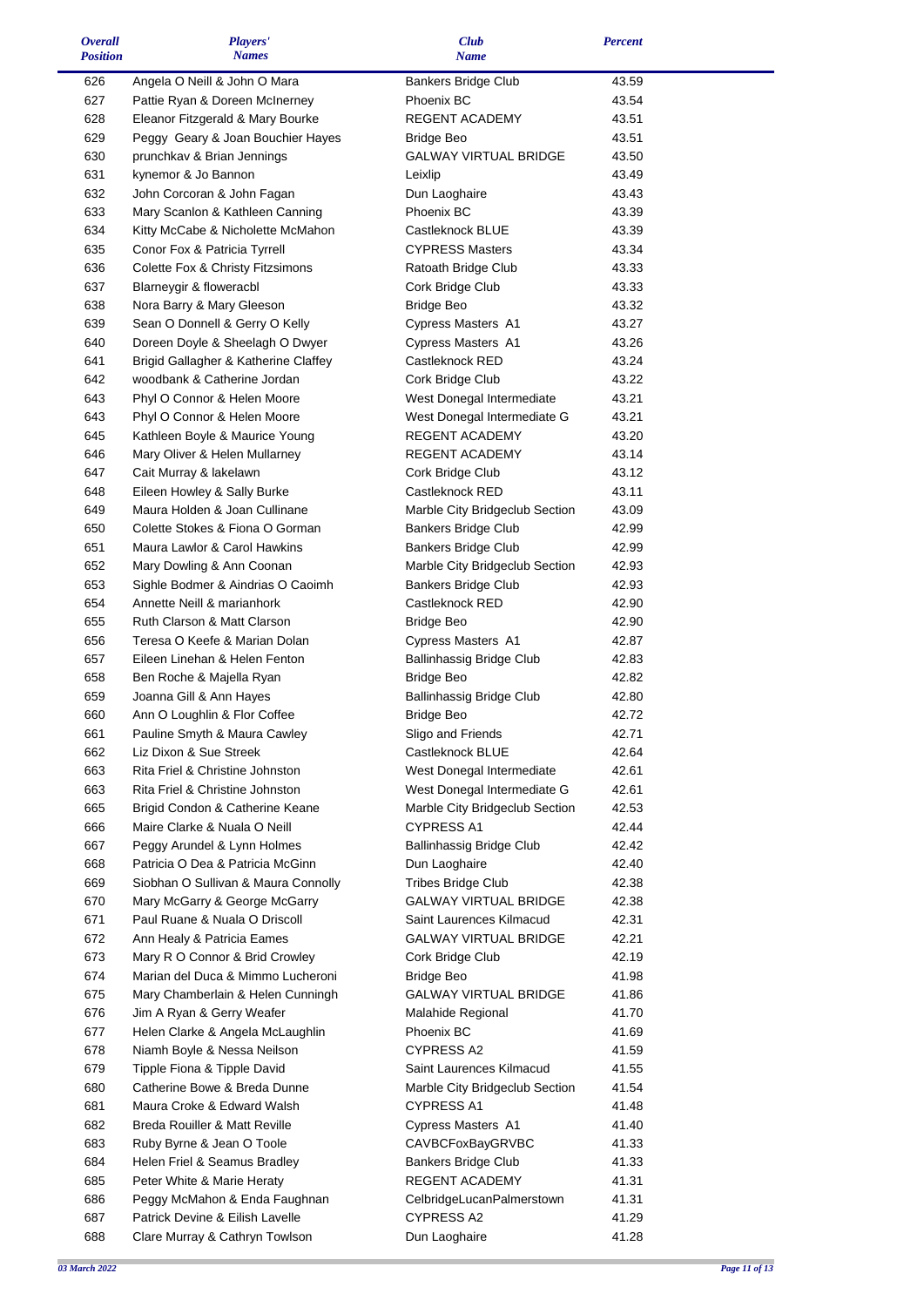| <i><b>Overall</b></i><br><b>Position</b> | Players'<br><b>Names</b>                                        | <b>Club</b><br><b>Name</b>                        | <b>Percent</b> |  |
|------------------------------------------|-----------------------------------------------------------------|---------------------------------------------------|----------------|--|
| 689                                      | Vera Saunders & Sylvia McCann                                   | <b>Bridge Beo</b>                                 | 41.06          |  |
| 690                                      | Breda Tuite & Blanaid Morris                                    | Castleknock BLUE                                  | 40.90          |  |
| 691                                      | Eileen Corbett & Colette Vanderstay                             | Youghal Bay Bridge Club                           | 40.87          |  |
| 692                                      | Justin Wallace & Mary Loughrey                                  | Ratoath Bridge Club                               | 40.83          |  |
| 693                                      | Angela J Collins & Mary O Dowd                                  | Youghal Bay Bridge Club                           | 40.80          |  |
| 694                                      | erika2 & Lotte Christensen                                      | <b>GALWAY VIRTUAL BRIDGE</b>                      | 40.80          |  |
| 695                                      | Dolores O Sullivan & Eileen Gallaghe                            | <b>REGENT ACADEMY</b>                             | 40.71          |  |
| 696                                      | Sean McNamee & Jim Egan                                         | Castleknock BLUE                                  | 40.70          |  |
| 697                                      | Raymond Walsh & Catherine Ryan                                  | <b>CYPRESS A2</b>                                 | 40.60          |  |
| 698                                      | Gay Murphy & Nora Prior                                         | Leixlip                                           | 40.58          |  |
| 699                                      | Ella Gannon & Eithne Cryan                                      | Sligo and Friends                                 | 40.57          |  |
| 700                                      | Margaret Nally & AOIBHINNP                                      | <b>GALWAY VIRTUAL BRIDGE</b>                      | 40.54          |  |
| 701                                      | Anne Vaughan & Chris Clancy                                     | <b>Bridge Beo</b>                                 | 40.41          |  |
| 702                                      | Michael McGuinness & Freda Griffin                              | Saint Laurences Kilmacud                          | 40.35          |  |
| 703                                      | Bettina Stefanini & Sheila Horkan                               | <b>Bankers Bridge Club</b>                        | 40.31          |  |
| 704                                      | Gerry Tracey & Mareeda Tracey                                   | <b>Bankers Bridge Club</b>                        | 40.27          |  |
| 705                                      | Pauline Moran & David Moran                                     | Malahide Regional                                 | 40.19<br>40.12 |  |
| 706                                      | Maria Baird & Loretta McHugh                                    | <b>CYPRESS A2</b>                                 |                |  |
| 707<br>708                               | Frances Brady & Maureen Breen<br>Tommy Kelly & Renee O Sullivan | Malahide Regional<br>Sligo and Friends            | 40.06<br>39.96 |  |
| 709                                      | Elizabeth Wheelan & Phil Treacy                                 | <b>CAVBCFoxBayGRVBC</b>                           | 39.71          |  |
| 710                                      | Michelle Berkery & Suzie Berkery                                | Sligo and Friends                                 | 39.69          |  |
| 711                                      | Cathy Monks & Carmel Gleeson                                    | <b>GALWAY VIRTUAL BRIDGE</b>                      | 39.66          |  |
| 712                                      | Jenny FitzGibbon & Mary Slattery                                | Fermoy Bridge Club                                | 39.57          |  |
| 713                                      | Ronan Nolan & Paul Williams                                     | <b>Bankers Bridge Club</b>                        | 39.51          |  |
| 714                                      | Adrienne McMullan & Vera Thackaber                              | Cypress Masters A1                                | 39.48          |  |
| 715                                      | Caroline Carroll & Jennifer Kearon                              | St. Crispin_s                                     | 39.43          |  |
| 716                                      | Nora Hughes & Joan Murphy                                       | Leixlip                                           | 39.19          |  |
| 717                                      | Tom Gilligan & Maria Whelan                                     | <b>GALWAY VIRTUAL BRIDGE</b>                      | 39.19          |  |
| 718                                      | Owen Wyer & Ann O Brien                                         | Phoenix BC                                        | 39.09          |  |
| 719                                      | Catherine O Herlihy & Toni Murray                               | Dun Laoghaire                                     | 39.05          |  |
| 720                                      | Pauline Seery & Margaret Kelly                                  | Saint Laurences Kilmacud                          | 38.94          |  |
| 721                                      | Gary Dowling & Freda Fitzgerald                                 | Dun Laoghaire                                     | 38.86          |  |
| 722                                      | Rose Moran & Eileen Hogan                                       | Ratoath Bridge Club                               | 38.83          |  |
| 723                                      | Bernie Burke & Joan Crowley                                     | Fermoy Bridge Club                                | 38.72          |  |
| 724                                      | Leonie O Reilly & Margaret O Shea                               | CelbridgeLucanPalmerstown                         | 38.72          |  |
| 725                                      | Rosemary Coughlan & Breda O Riord                               | Cork Bridge Club                                  | 38.69          |  |
| 726                                      | Hal Hosford & Hugh Keegan                                       | Dun Laoghaire                                     | 38.67          |  |
| 727                                      | Aisling Greene & Cyril Greene                                   | Castleknock RED                                   | 38.30          |  |
| 728                                      | Rita Ryan & Margaret Drennan                                    | Marble City Bridgeclub Section                    | 38.29          |  |
| 729                                      | John Shiel & Colin Keane                                        | REGENT ACADEMY                                    | 38.29          |  |
| 730<br>731                               | Martina O Brien & Catherine Heraty                              | Phoenix BC                                        | 38.18          |  |
| 732                                      | Pat Cromwell & Sadie Doyle<br>Sue Power & Rachel Connellan      | Ratoath Bridge Club<br><b>Bankers Bridge Club</b> | 38.14<br>37.96 |  |
| 733                                      | Moya Turbitt & Ita Lee                                          | REGENT ACADEMY                                    | 37.88          |  |
| 734                                      | Esther Lougheed & Bairbre McCann                                | CelbridgeLucanPalmerstown                         | 37.85          |  |
| 735                                      | Marian O Hanlon & Rosaleen O Loug                               | Castleknock RED                                   | 37.49          |  |
| 736                                      | Jimmy Kelly & Ronnie O Neill                                    | <b>CAVBCFoxBayGRVBC</b>                           | 37.28          |  |
| 737                                      | Larry O Sullivan & Barbara Burke                                | Castleknock BLUE                                  | 37.02          |  |
| 738                                      | Christina Rose & Barbara Nalty                                  | Cypress A2 B Nov Online                           | 36.97          |  |
| 739                                      | JamesA Gallagher & John Bilberg                                 | West Donegal Senior Game                          | 36.93          |  |
| 740                                      | Hugh Shovlin & SeA n McKenna                                    | Cypress A2 B Nov Online                           | 36.78          |  |
| 741                                      | delclaire & covidcure                                           | <b>GALWAY VIRTUAL BRIDGE</b>                      | 36.63          |  |
| 742                                      | Rita McGlade & Deirdre Turley                                   | REGENT ACADEMY                                    | 36.57          |  |
| 743                                      | Pat Griffin & Celaine Rath                                      | Leixlip                                           | 36.40          |  |
| 744                                      | Catherine Kelleher & Callie O Donova                            | <b>Ballinhassig Bridge Club</b>                   | 36.25          |  |
| 745                                      | Breda Roche & Sandie McCanny                                    | Sligo and Friends                                 | 36.08          |  |
| 746                                      | Sean Carney & Frances Donnelly                                  | Dun Laoghaire                                     | 35.84          |  |
| 747                                      | Jacinta McCarthy & Marion Mallinson                             | Ballinhassig Bridge Club                          | 35.64          |  |
| 748                                      | Bridie Coyne & Mary Noonan                                      | Leixlip                                           | 35.57          |  |
| 749                                      | Onespade & Oneclub                                              | <b>Bridge Beo</b>                                 | 35.49          |  |
| 750                                      | Mairead Reynolds & Alo Sweeney                                  | Leixlip                                           | 35.43          |  |
| 751                                      | Margaret O Donovan & Kathleen Iver                              | <b>Tribes Bridge Club</b>                         | 35.15          |  |